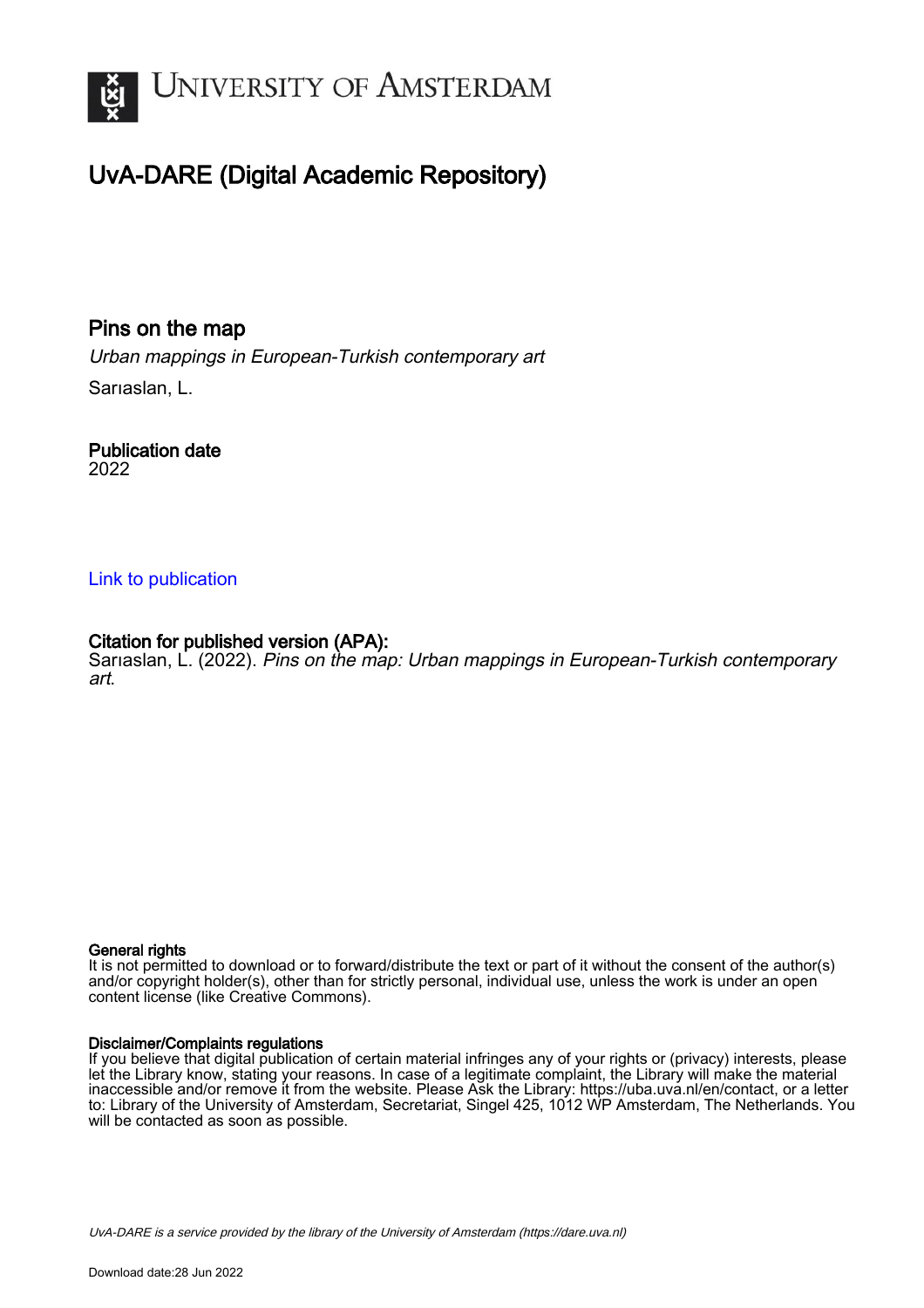#### **Bibliography**

Aciman, André. *False Papers* (New York: Picador, 2001).

Adelson, Leslie A. *The Turkish Turn in Contemporary German Literature: Towards a New Critical Grammar of Migration*. (Gordonsville: Palgrave Macmillan, 2005).

Adelson, Leslie A. "When Sincerity Fails: Literatures of Migration and the Emblematic Labor of Personhood." *Monatshefte* 112, no. 4 (2020): 587-605.

Adey, Peter. *Mobility* (London: Routledge, 2010).

Ahmed, Sara. *Strange Encounters: Embodied Others in Post-Coloniality* (London: Routledge, 2000).

Ahmed, Sara. *The Cultural Politics of Emotion* (University of Edinburgh, Edinburgh, 2004).

Akay, Ali. "Threads of Progress Adhering to Modern Art in Turkey." *Third Text* 22 no.1 (2008): 99-104.

Aliçavuşoğlu, Esra. "Reminiscences About A Power Plant That Was Opened Before Its Time." *Cumhuriyet*. Weekend supplement (July 27, 2007): 3.

Aliçavuşoğlu, Esra. "How a National Museum perception is created through a special collection from imaginary to reality." *Synergies Turquie* 4 (2011): 47-57.

Alpers, Svetlana. *The Art of Describing: Dutch Art in the 17th Century* (Chicago: Chicago University Press, 1983).

Amato, Joseph. *On Foot* (New York: New York University Press, 2004).

Andreotti, Libero and Xavier Costa. *Situationists: Art, Politics, Urbanism*  (Barcelona: Museu d'Art Contemporani Barcelona, 1996).

Anklam, Nico. "City Language I." available at https://nevinaladag.com/works/citylanguage

Anon. "Istanbul Modern is Open." *Hürriyet*. December 12, 2004. http://hurarsiv.hurriyet. com.tr/goster/haber.aspx?id=280723; "'İstanbul Modern'açıldı"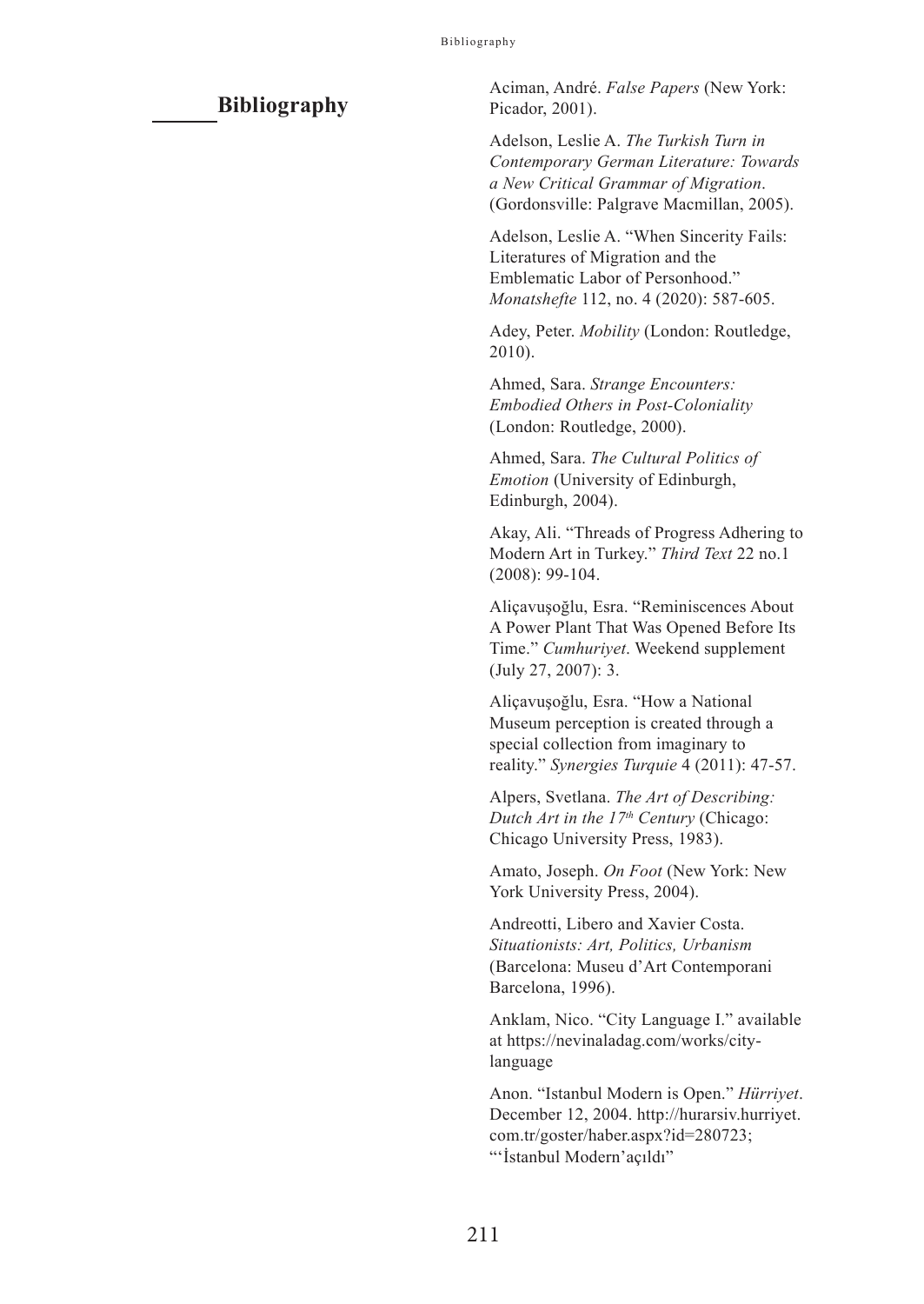Anon. [Istanbul Modern Opens its Doors], *Radikal*. December 12, 2004. http://www. radikal.com.tr/haber.php?haberno=137108

Appadurai, Arjun. "Disjuncture and difference in the global cultural economy." *Theory, Culture & Society* 7 (1990): 295- 310.

Appadurai, Arjun. *Modernity at Large: Cultural Dimensions of Globalization* (Minneapolis: University of Minnesota Press, 1996).

Apollinaire, Guillaume. *Zone: Selected poems.* Translated by Ron Padgett (New York: New York Review Books, 2015).

Arendt, Hannah. *The Human Condition* (Chicago: University of Chicago Press, 1958).

Armitage, Bethany. "A brief history of Shweshwe," March 25, 2019. https:// craftworld.com/ cms/a-brief-history-of-shweshwe/

Aronsson, Peter. "Explaining National Museums. Exploring comparative approaches to the study of national museums." In *National Museums. New Studies from Around the World*. Ed. Simon Knell, Peter Aronsson, Amundsen, Arne Bugge (London: Routledge, 2011): 29-54.

*Artnet News*. "World's Top 20 Biennials, Triennials, and Miscellennials." May 19, 2014. http://news.artnet.com/art-world/ worlds-top-20-biennials-triennials-andmiscellennials-18811.

Artun, Ali. *Mümkün Olmayan Müze: Müzeler Ne Gösteriyor?* (Istanbul: İletişim Yayınları, 2017).

Aslan, Savaş. "Corporate Museums in Istanbul." In *The Global Art World: Audiences, Markets, and Museums*. Ed. Hans Belting, Andrea Buddensieg (Ostfildern: Hatje Cantz, 2009): 236-255.

Atagök, Tomur and Susan Platt. "The digestible other." *Third Text* 15 no. 55 (2001):103-109.

Augé, Marc. *Non-places: Introduction to an Anthropology of Supermodernity*. Trans. John Howe (London: Version, 1995).

Aygündüz, Filiz. "Türkiye'nin değeri bilinmeyen müzesi," *Milliyet*. June 25, 2006.

Azoulay, Ariella Aïsha. *Potential History: Unlearning Imperialism* (London and New York: Verso, 2019).

Bahrani, Zainab. *The Graven Image: Representation in Babylonia and Assyria* (Philadelphia: University of Philadelphia Press, 2003).

Bal, Mieke. *Quoting Caravaggio: Contemporary Art, Preposterous History* (Chicago: University of Chicago Press, 1999).

Bal, Mieke. *Traveling Concepts in the Humanities: A Rough Guide* (Toronto: University of Toronto Press, 2002).

Bal, Mieke. "Double movement." In Mieke Bal, Miguel Á. Hernández-Navarro, and Eduardo García Agustín, eds. *2Move: Video, Art, Migration* (Murcia: Cendeac, 2008), 13-80.

Bal, Mieke. *Endless Andness: The Politics of Abstraction According to Ann Veronica Janssens* (London and New York: Bloomsbury Academic, 2013).

Balibar, Etienne. "The Borders of Europe." In *Cosmopolitics: Thinking and Feeling Beyond the Nation*. P. Cheah and B. Robbins, eds., Trans. J. Swenson (London and Minneapolis: University of Minnesota Press 1998): 216–233.

Barthes, Roland. *Image, Music, Text* (New York: Hill and Wang, 1987).

Bassett, Keith. "Walking as an Aesthetic Practice and a Critical Tool: Some Psychogeographic Experiments." *Journal of Geography in Higher Education* 28 no. 3 (2004): 397-410.

Basualdo, Carlos. "The Unstable Institution." In *The Biennial Reader: An anthology on large-scale perennial exhibitions of contemporary art.* Ed. Elena Filipovic, Marieke Van Hal, and Solveig C. Øvstebø (Bergen and Ostfildern: Bergen Kunsthall and Hatje Cantz Verlag, 2010): 124-135.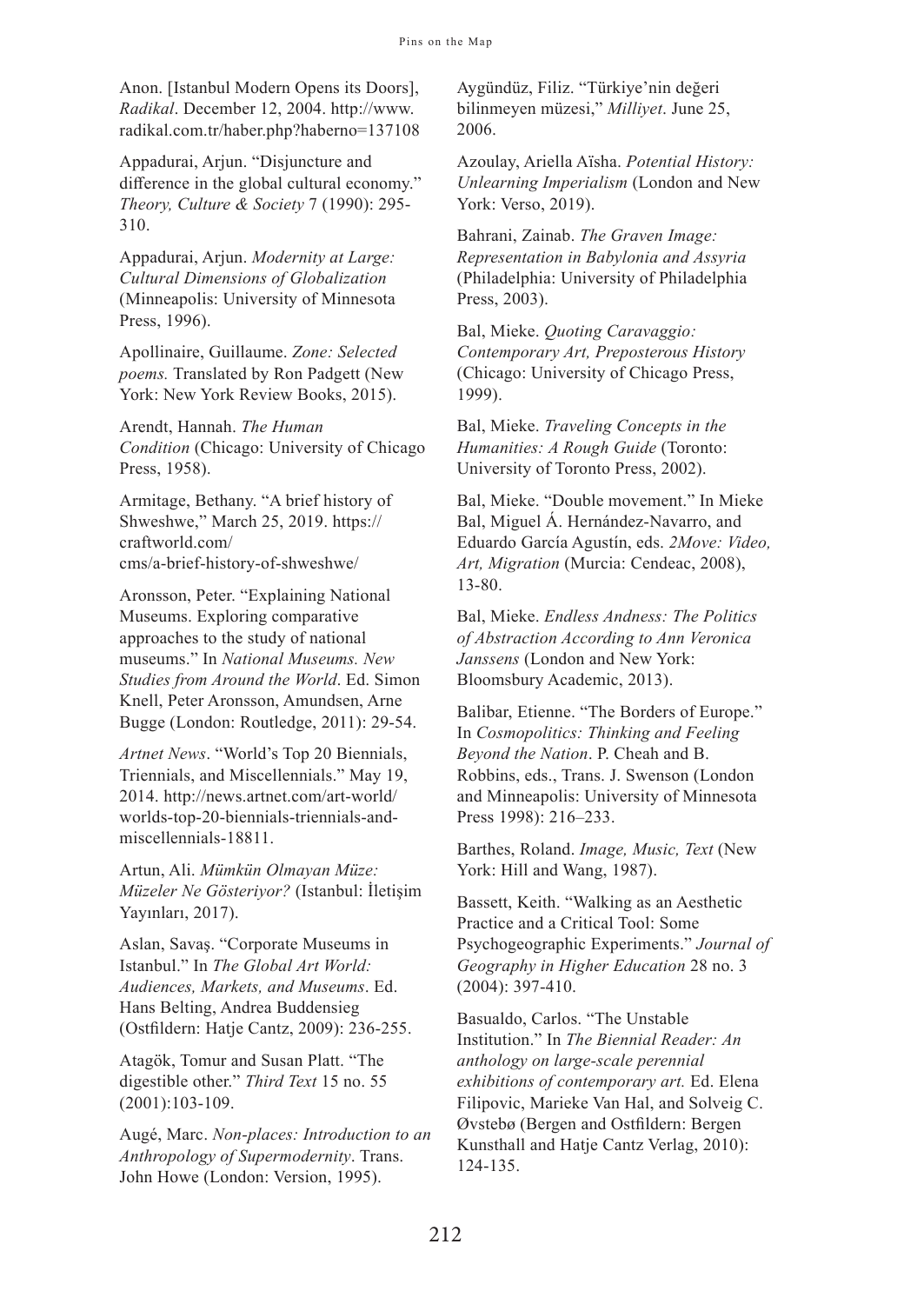Bauder, Harald. "Possibilities of Urban Belonging." *Antipode* 48 (2016): 252– 271.

Bayhan, Nevzat. "İstanbul'u marka yapan da, yapacak olan da kültür ve sanattır." *İstanbul Kültür ve Sanat Sektörü*. Ed. Deniz Ünsal (Istanbul: İstanbul Bilgi Üniversitesi Yayınları, 2011).

Baykal, Emre. "Contemporaneity in Turkish Art." In *Unleashed: Contemporary Art from Turkey*. Ed. Hussein Amirsadeghi (London: Thames & Hudson in association with TransGlobe Publication, 2010).

Belting, Hans. "Contemporary Art as Global Art: A Critical Estimate." In *The Global Art World: Audiences, Markets, and Museums*. Ed. Hans Belting, Andrea Buddensieg (Ostfildern: Hatje Cantz Verlag, 2009): 38-73.

Benjamin, Walter. "Theses on the Philosophy of History," In *Illuminations*. Trans. Harry Zohn (New York: Schocken, 1969).

Bennett, Jill. "Migratory Aesthetics: Art and politics beyond identity." In *Art and Visibility in Migratory Culture: Conflict, Resistance, and Agency.* Ed. Mieke Bal and Miguel Á Hernández-Navarro (Amsterdam: Rodopi, 2011).

Bergson, Henri. *Matter and Memory* (Mineola, NY: Dover Publications, 2012).

Bhabha, Homi. *The Location of Culture* (London and New York: Routledge, 1994).

Bilgiç, Eylem. "Dünyanın gözü Istanbul'da." [The eyes of the world are on Istanbul] *Sabah*. September 10, 2005. Accessed July 22, 2021. http://arsiv.sabah. com.tr/2005/09/10/cp/gnc116–20050910– 101.html

Binnie, Jon, Tim Edensor, Julian Holloway, Steve Millington, and Craig Young "Mundane mobilities, banal travels." *Social & Cultural Geography* 8 no. 2 (2007):165- 174.

Bishop, Claire. *Artificial Hells: Participatory art and the politics of spectatorship* (London: Verso Books, London, 2012).

Bishop, Claire. "Delegated Performance: Outsourcing Authenticity." *October* 140 (Spring 2012): 91-112.

Bissell, David. "Conceptualising differently-mobile passengers: geographies of everyday encumbrance in the railway station." *Social and Cultural Geography* 10 no.2 (2009):173-195.

Bissell, David. "Passenger mobilities: affective atmospheres and the sociality of public transport." *Environment and Planning D: Society and Space* 28 no. 2 (2010): 270- 289.

Bissell, David, Peter Adey and Eric Laurier. "Introduction to the special issue on geographies of the passenger." *Journal of Transport Geography* 19 (2011): 1007- 1009.

Blaeu, Johan. *Le Grand Atlas* (Amsterdam, 1663).

Block, René. ed. *In the Gorges of the Balkans* (Kassel: Kunsthalle Fridericianum, 2003).

Blocker, H.G. *Philosophy and Art* (New York: Scribner, 1979).

Boer, Inge. "Just a Fashion?: Cultural Cross-dressing and the Dynamics of Crosscultural Representations." *Fashion Theory* 6 no. 4 (2002): 421-440.

Boer, Inge. *Uncertain Territories: Boundaries in Cultural Analysis* (Leiden: Rodopi, 2006).

Borges, Luis Jorge "Museum: On Rigor in Science." In *Dreamtigers*. Trans. Mildred Boyer and Harold Morland (Austin: University of Texas Press, 1964).

Boullata, Kamal. "Sharing a Meaning: An Introduction." In *Belonging and Globalization: Critical Essays in Contemporary Art and Culture*. Ed. Kamal Boullata (London: Saqi, 2008).

Bourdieu, Pierre and Loic Wacquant. "The Organic Ethnologist of Algerian Migration." *Ethnography* 1, no. 2 (2000): 173-182.

Bozdoğan, Sibel. *Modernism and Modern Nation Building: Turkish Architectural*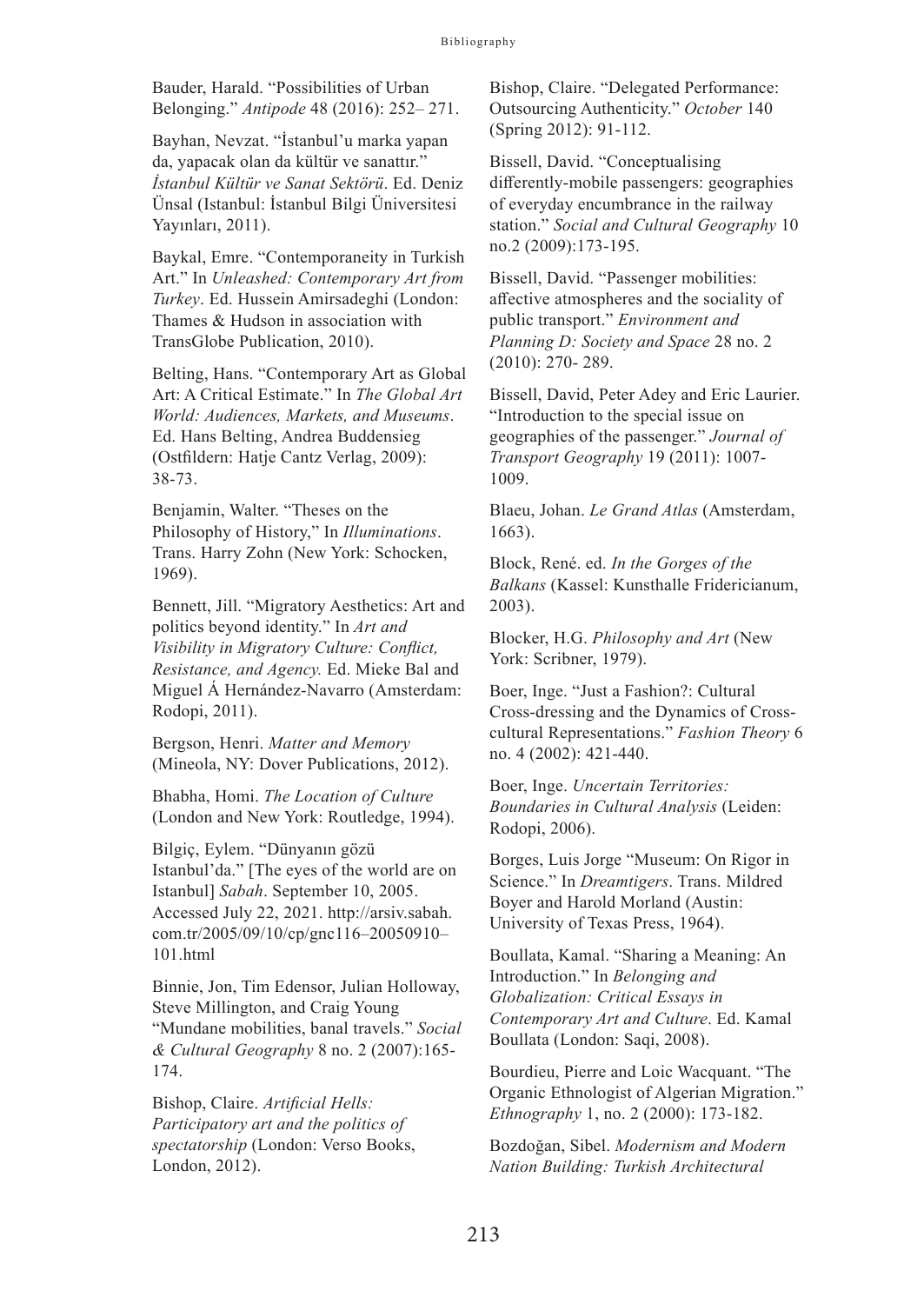*Culture in the Early Republic* (Seattle: Washington University Press, 2001).

Breinig, Helmbrecht, Jurgen Gebhardt, and Klaus Losch, eds. *Multiculturalism in Contemporary Societies: Perspectives on Difference and Transdifference* (Erlangen, Germany: Universitatsbibliothek Erlangen-Nurnberg, 2002).

Brotton, Jerry. *A History of the World in Twelve Maps* (London: Allen Lane, 2012).

Bydler, Charlotte. *The Global Art World Inc. On the Globalization of Contemporary Art* (Sweden: Uppsala University, 2004).

Caglar, Ayse S. "Hyphenated identities and the limits of 'culture.'" In *The Politics of Multiculturalism in the New Europe: Racism, Identity and Community.* Tariq Modood and Pnina Werbner, eds. (London: Zed Books, 1997): 169-185.

Careri, Francesco. *Walkscapes: Walking as an Aesthetic Practice* (Barcelona: Gustavo Gili, 2002).

Carroll, Lewis. *Sylvie and Bruno Concluded*. Vol. 2 of Sylvie and Bruno (1893, New York: Dover Publications,1988).

Carter, Paul. *Dark Writing: Geography, Performance, Design* (Honolulu: University of Hawai'i Press, 2009).

Casey, Edward S. *The Fate of Place: A Philosophical History* (Berkeley: University of California Press, 1997).

Clifford, James. *Routes: Travel and Translation in the Late Twentieth Century* (Cambridge: Harvard University Press, 1997).

Corner, James. "The Agency of Mapping: Speculation, Critique and Invention." In *Mappings*, ed. Denis Cosgrove (London: Reaktion, 1999): 213-52.

Cosgrove, Denis E. "Mapping the World." In *Maps: Finding Our Place in the World,* ed. James R. Akerman and Robert W. Karrow Jr. (Chicago: University of Chicago Press, 2007): 65–115.

Cosgrove, Denis E. *Geography and Vision: Seeing, imagining and representing the world* (New York: I.B. Tauris, 2008).

Crampton, Jeremy. "Maps as social constructions: Power, communication and visualization*.*" *Progress in Human Geography* 25, no. 2 (2001): 235–252.

Cresswell, Tim. *On the Move: Mobility in the Modern Western world* (New York: Routledge, 2006).

Cresswell, Tim and Peter Merriman, eds. *Geographies of Mobilities: Practices, Spaces, Subjects* (Surrey: Ashgate, 2011).

Curnow, Wystan. "Mapping and the Expanded Field of Contemporary Art." In *Mappings*, ed. Denis Cosgrove (London: Reaktion, 1999).

Çağlar, Ayşe. "Tire"li kimlikler: Teori ve yönteme ilişkin bazı arayışlar." *Toplum ve Bilim* 84 (2000): 129-150.

Çağlar, Ayşe and Nina Glick Schiller. "Relational Multiscalar Analysis: A Comparative Approach to Migrants within City-Making Processes." *Geographical Review* 111 no.2 (2021): 206-232.

Davies, Andrew. "Identity and the assemblages of protest: The spatial politics of the Royal Indian Navy Mutiny, 1946." *Geoforum 48* (2013): 24–32.

Day, Gail, Steve Edwards, and David Mabb. "'What keeps mankind alive?': the Eleventh International Istanbul Biennial. Once More on Aesthetics and Politics." *Historical Materialism* 18 no. 4 (2010): 135–171.

D'Ignazio, Catherine. "Art and Cartography." In *International Encyclopedia of Human Geography* (Oxford: Elsevier, 2009):190-206.

Deaux, Kay and Tiffany S. Perkins. "The kaleidoscopic self." In *Individual self, relational self, collective self: Partners, opponents, or strangers?* Constantine Sedikides, Marilynn B. Brewer, eds. (New York: Routledge, 2001): 299-313.

Debord, Guy. *Theory of the derive, Internationale Situationiste, 2* (1958)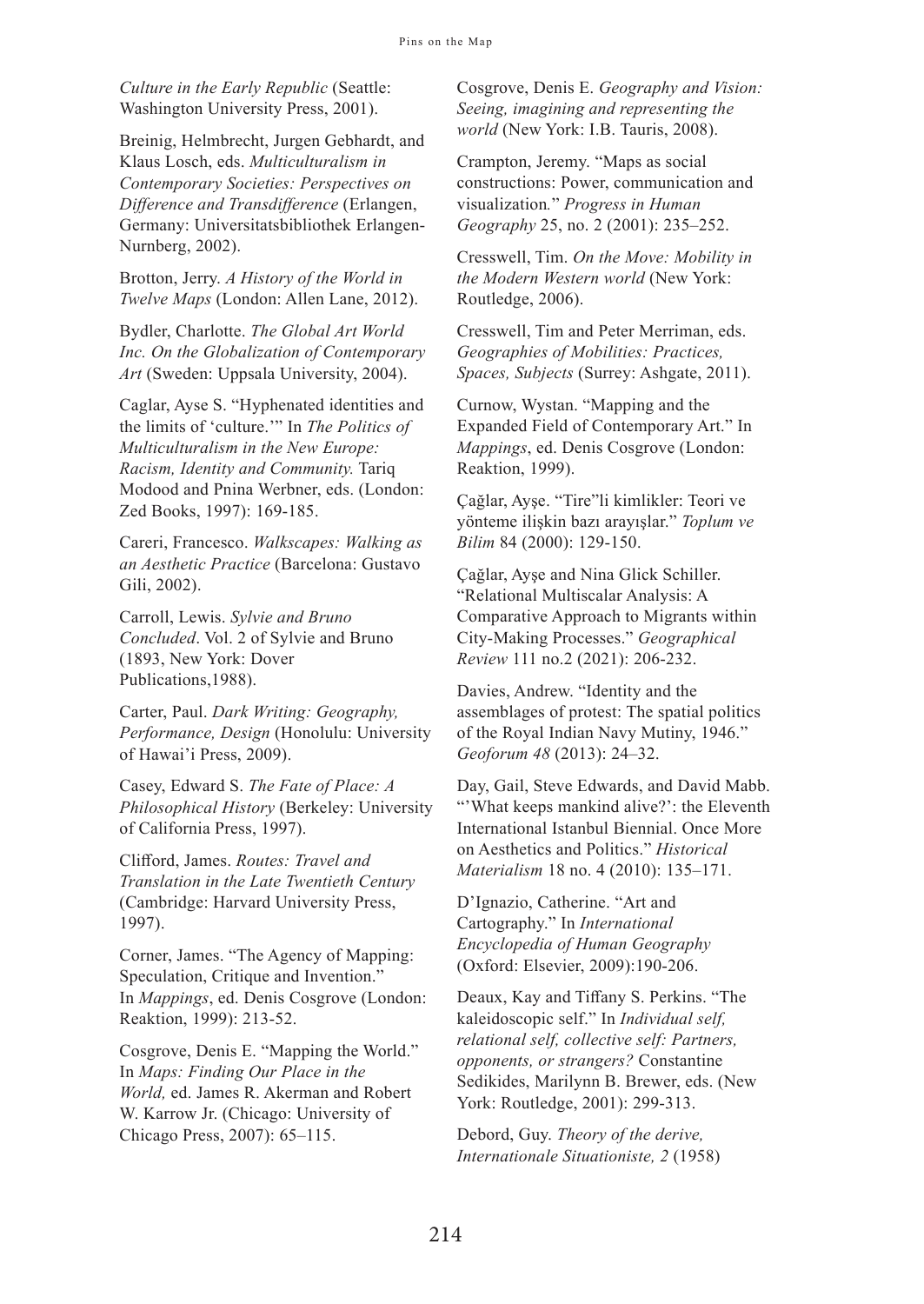Accessed June 20, 2020. www.bopsecrets. org/SI/index.htm

Debord, Guy. "Theory of the *Dérive."* In *Situationist International Anthology.* Trans. and ed. Ken Knabb (Berkeley, CA: Bureau of Public Secrets, 1981).

Debord, Guy. "Two Accounts of Desire." In *On the Passage of a Few People Through a Rather Brief Moment in Time: The Situationist International 1957-1972.* Ed. Elisabeth Sussman (Cambridge, MA: MIT Press, 1989): 135-139.

Debord, Guy. *The Society of Spectacle* (New York: Zone Books, 1994).

De Certeau, Michel. *The Practice of Everyday Life*. Trans. Steven Rendall (Berkeley: University of California Press, 1984).

Del Casino, Vincent J. and Stephen P. Hanna. "Beyond the 'binaries': A methodological intervention for interrogating maps as representational practices." *ACME* 4, no.1 (2006): 34-56.

Deleuze, Gilles and Felix Guattari. *A Thousand Plateaus: Capitalism and Schizophrenia*. Trans. Brian Massumi (Minneapolis: University of Minneapolis Press, 1987).

Dematteis, Giuseppe. *Le Metafore Della Terra* (Milan: Feltrinelli, 1985).

Dematteis, Giuseppe. *25 Anni di Metafore: Antipasti e Contorni* (Torino: Edizioni 1a, 2010).

Demos, T. J. *The Migrant Image: The Art and Politics of Documentary during Global Crisis* (Durham: Duke University Press, 2013).

De Mulder, Eduardo F. J., Ben C. De Pater, and Joos C. Droogleever Fortuijn. *The Netherlands and the Dutch: A Physical and Human Geography* (Springer International Publishing, 2019).

Derrida, Jacques. "White Mythology: Metaphor in the Text of Philosophy." In *Margins of Philosophy*. Trans. Alan Bass (Chicago: University of Chicago Press, 1982): 207-71.

DiMaggio, Paul. "Cultural entrepreneurship in nineteenth-century Boston, Part II: The Classification and Framing of American Art." In *Museum Studies: An Anthology of Contexts.* Ed. Bettina Messias Carbonell (Malden: Wiley-Blackwell, 2012), 425-441.

Dogramaci, Burcu. "Auf der 'Gastarbeiterroute' zwischen Asien und Europa: Eine Turkisch- Deutsche Kunstgeschicte der Migration." In *Künstlerische Re-Orientierungen: Kontexte zeitgenössischer Kunst in der Türkei und unterwegs*. Ed. Burcu Dogramaci and Marta Smolińska (Berlin: Kulturverlag Kadmos, 2017): 151-184.

Dyckhoff, Tom "Turkey's New Delights," *Times* Online, August15, 2006. https:// mbarchives.blogspot.com/2006/09/turkeysnew-delights.html?view=mosaic.

Eco, Umberto. "On the impossibility of drawing a map of the empire on a scale of 1 to 1." In *How to Travel with a Salmon & Other Essays* (New York: Harcourt Brace, 1994): 95–106.

Edensor, Tim. "Moving through the City." In *City Visions*. David Bell and Azzedine Haddour, eds. (London: Longman, 2000)

Edensor, Tim, ed. *Geographies of Rhythm: Nature, place, mobilities and bodies* (Farnham: Ashgate, 2010).

Edney, Matthew. *Cartography: The Ideal and Its History* (Chicago: University of Chicago Press, 2019).

Eldem, Edhem. "Istanbul from Imperial to Peripheralized Capital." In *The Ottoman City between East and West: Aleppo, Izmir, and Istanbul*, eds. Edhem Eldem, Daniel Goffman, and Bruce Masters (Cambridge: Cambridge University Press, 1999), 135- 206.

Eldem, Edhem. "Istanbul as a Cosmopolitan City: Myths and Realities." In *A Companion to Diaspora and Transnationalism*. Eds. Ato Quayson, Girish Daswani (Wiley, 2013):212-230.

Eliot, T.S. "Little Gidding," *The Four Quartets* (London: Faber and Faber, 1941).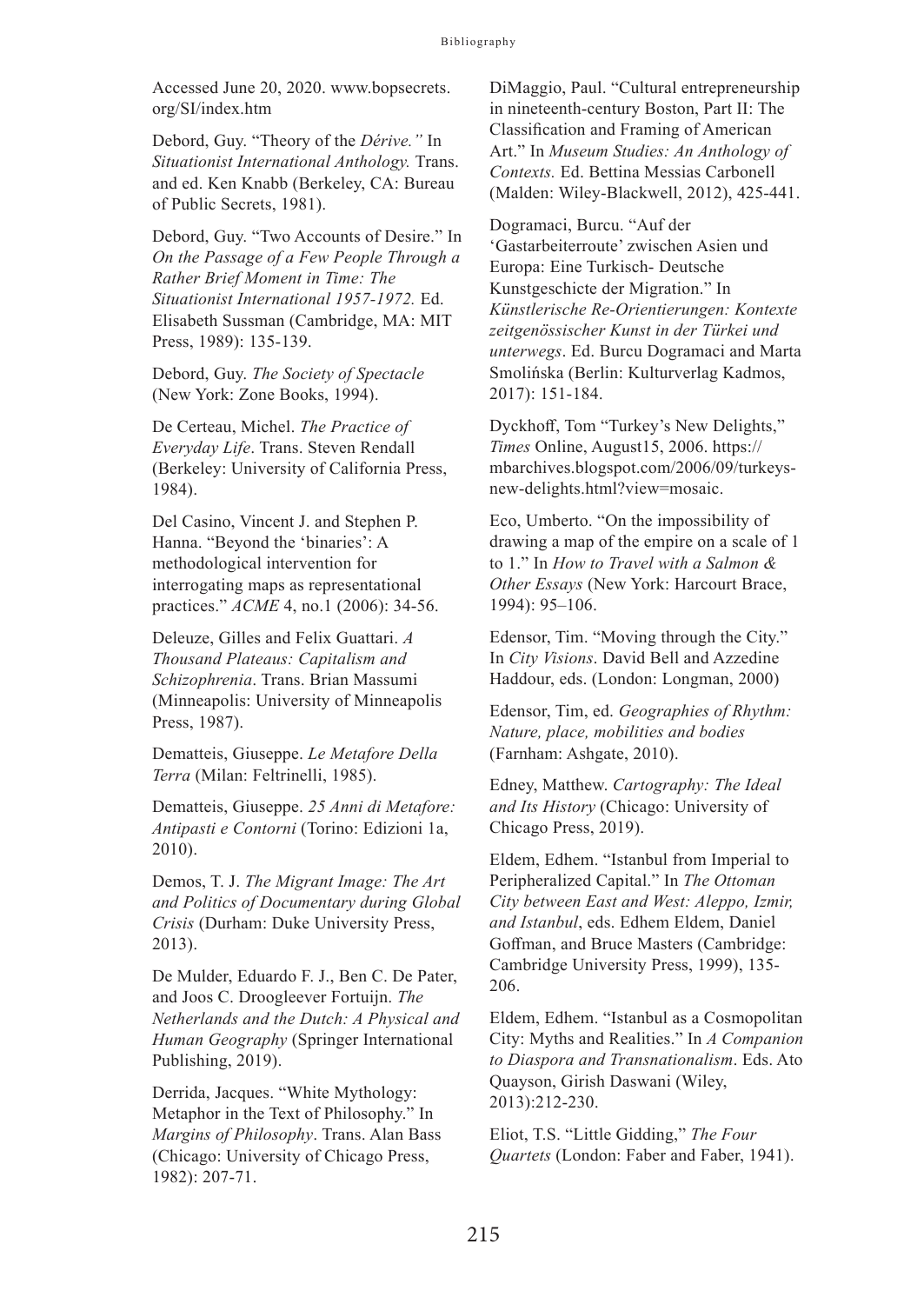El-Tayeb, Fatima. *European Others: Queering Ethnicity in Postnational Europe* (University of Minnesota Press, 2011).

Enwezor, Okwui. "Mega-Exhibitions: The Antimonies of a Transnational Global Form." In *Other Cities, Other Worlds: Urban Imaginaries in a Globalizing Age*. Ed. Andreas Huyssen, (Duke University Press, 2008): 147-178.

Ercan, Fuat. *Kriz ve Yeniden Yapılanma Surecinde Dunya Kentleri ve Uluslararası Kentler: Istanbul*. *Toplum ve Bilim* 71 (1996): 61–95.

Erbil Ögüt, Asli and Tansel Erbil. "Redevelopment of Karaköy Harbor, Istanbul: Need for a New Planning Approach in the Midst of Change." *Cities*  13 no.3 (2001):185-192.

Erdemci, Fulya. *Büyüyü Bozmak, Yeniden-Yön Vermek. Modern ve Ötesi* (İstanbul: Bilgi Üniversitesi Yayınları, 2008).

Erek, Ayşe N. and Ayşe H. Köksal. "Relocating the Arts in the New Istanbul: Urban Imaginary as a Contested Zone." *Visual Resources* 30 no. 4 (2014): 301-318.

Ergin, Murat and Yağmur Karakaya. "Between neo-Ottomanism and Ottomania: Navigating State-led and Popular Cultural Representations of the Past." *New Perspectives on Turkey* 56 (2017): 33-59.

Ergu, Elif. "Bu müze Avrupalı olma iddiamızın kanıtı." *Vatan*. December 9, 2004. Accessed June 20, 2021. http://www. gazetevatan.com/bu-muze-avrupali-olmaiddiamizin-kaniti-42015-yasam/

Esche, Charles and Vasıf Kortun. "Introduction," In *The 9th International Istanbul Biennial* (Guide) (Istanbul: Istanbul Foundation for Culture and Arts, 2005).

Esche, Charles and Vasıf Kortun. "The World is Yours." In *Art, City and Politics in an Expanding World. Writings from the 9th International Istanbul Biennial* (Istanbul: Istanbul Foundation for Culture and Arts, 2005).

Fabian, Johannes. *Anthropology with an Attitude: Critical essays* (Stanford: Stanford University Press, 2002).

Fall, Juliet J. and Claudio Minca. "Not a Geography of What Doesn't Exist, but a Counter- Geography of What Does: Rereading Giuseppe Dematteis' *Le Metafore Della Terra*." *Progress in Human Geography* 37, no. 4 (August 2013): 542- 63.

Featherstone, Mike. "Automobilities: An Introduction." *Theory, Culture & Society* 21, no. 4/5 (2004): 1-24.

Featherstone, Mike, Nigel Thrift, and John Urry, eds. *Automobilities* (London: Sage, 2005).

Feichtinger, J., Heiss, J. "Der Kopf des Feindes. Zum Umgang mit Türkenköpfen in Wien." *Austriaca*, no. 74, 45–58.

Ferdinand, Simon. *Mapping Beyond Measure: Art, Cartography, and the Space of Global Modernity* (Lincoln: University of Nebraska Press, 2019).

Fiala, Jessica. "Other Spaces/Other Selves. Museum Encounters & Foucault's Heterotopia." In *The Ruined Archive.* Ed. Iain Chambers, Giulia Grechi and Mark Nash (Milan: Politecnico di Milano, 2014): 241-263.

Filipovic, Elena, Marieke Van Hal, and Solveig C. Øvstebø, ed. *The Biennial Reader: An anthology on large-scale perennial exhibitions of contemporary art* (Bergen and Ostfildern: Bergen Kunsthall and Hatje Cantz Verlag, 2010).

Fine, Michelle and Sirin, Selcuk R. "Theorizing hyphenated selves: Researching youth development in and across contentious political contexts," *Social and Personality Psychology Compass* 1 no.1 (2007): 16–38.

Finerty, Katherine. "On Nevin Aladağ." In *Wanderlust: Actions, traces, journeys, 1967- 2017.* Ed. Rachel Adams (Buffalo: University at Buffalo Art Galleries, 2017):129.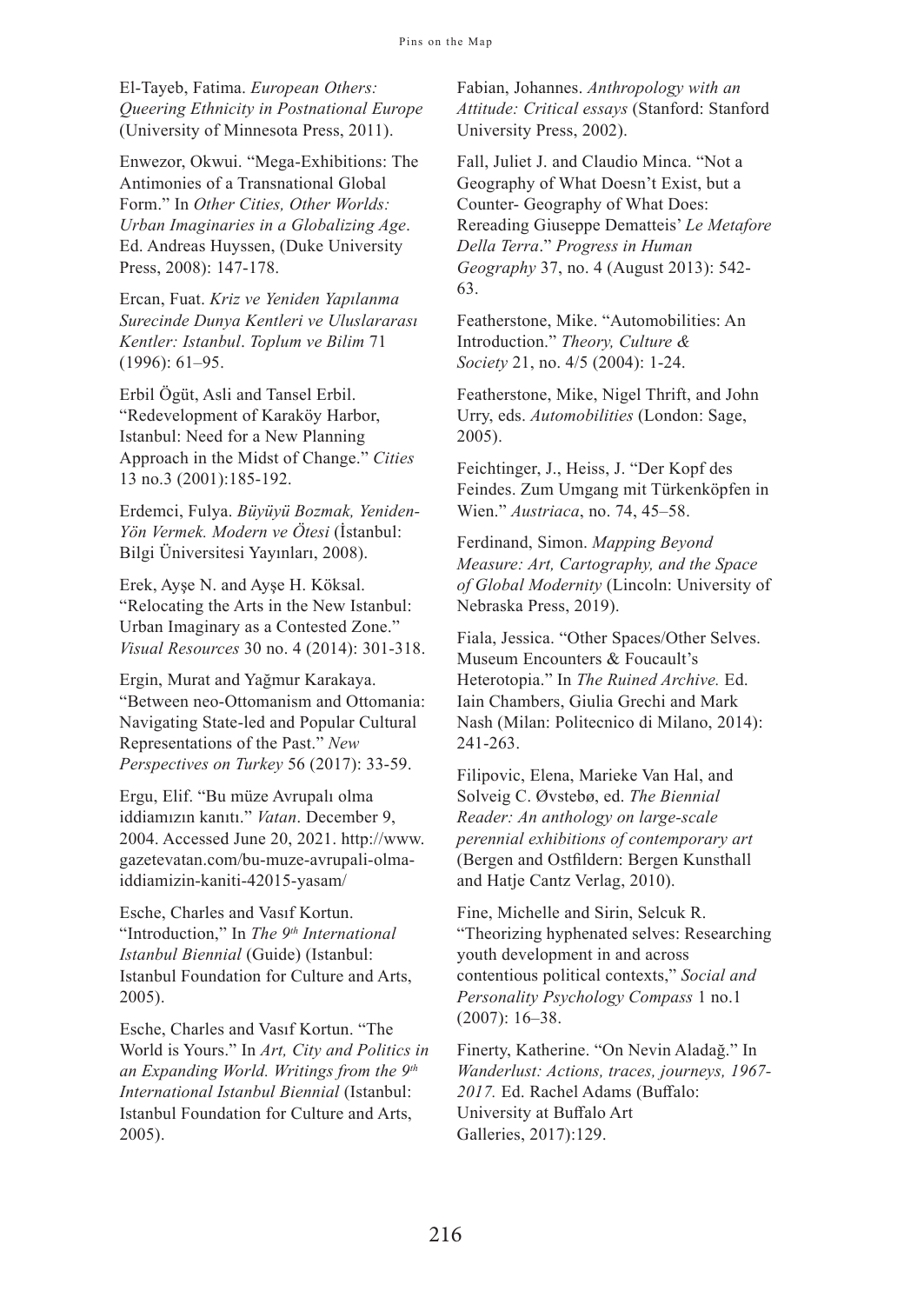Forgione, Nancy. "The Art of Walking in Late-Nineteenth-Century Paris." *The Art Bulletin* 87 no. 4 (Dec 2005): 664-687.

Foucault, Michel. "Different spaces." In *Aesthetics, method, and epistemology: Essential works of Foucault,* ed. James Faubion (London: Penguin, 1998):175–185.

Foucault, Michel. *The Order of Things. An Archaeology of Human Sciences* (1966; London: Routledge Classics, 2002).

Foucault, Michel. *The Archaeology of Knowledge* (London: Routledge, 2002).

Fowler, Suzanne. "Modern women artists in Turkey meet their trailblazing counterparts." *New York Times*, published on December 14, 2011. Accessed 20 June 2020. https:// www.nytimes.com/2011/12/15/world/ europe/modern-women-artists-in-turkeymeet-their-trailblazing-counterparts.html

Fresko, Lara. "Cloth People from Outer Space: Nilbar Güreş's Dialectics of Identity." *Afterall: A Journal of Art, Context, and Enquiry* 36 (Summer 2014): 86-95.

Friedman, Ken. *The Fluxus Reader* (Chicester, West Sussex: Academy Editions, 1998).

Fürlinger, Ernst. "'Look, You Machame You Dog': The Story of an Anti-Islamic Inscription on St. Stephen's Cathedral in Vienna." *Border Crossing* 6 no. 2 (December 2016): 337-341.

Godard, Barbara. "Marlene Nourbese Philip's Hyphenated Tongue or, Writing the Caribbean Demotic between Africa and Arctic." In *Major Minorities: English Literatures in Transit.* ed. Raoul Granquist (Amsterdam: Rodopi, 1993): 151-175.

Goffman, Erving. *Behavior in Public Places: Notes on the Social Organization of Gatherings* (London: The Free Press of Glencoe, 1963).

Goffman, Erving. *Relations in Public: Microstudies of the Public Order* (London: Allen Lane, 1971).

Gökarıksel, Banu and Anna Secor. "Islamicness in the Life of a Commodity: Veilingfashion in Turkey." *Transactions of the Institute of British Geographers* 35, no. 3 (2010): 313-33.

Gökarıksel, Banu and Anna Secor. "'Even I Was Tempted": The Moral Ambivalence and Ethical Practice of Veiling-Fashion in Turkey," *Annals of the Association of American Geographers* 102 no. 4, (2012): 847-862.

Göktürk, Deniz. "Projecting Polyphony: Moving Images, Travelling Sounds." In *Orienting Istanbul: Cultural Capital of Europe?* Ed. Deniz Göktürk, Levent Soysal and Ipek Tureli (London: Routledge, 2010): 178-198.

Göktürk, Deniz, Levent Soysal, Ipek Tureli, ed. "Introduction: Orienting Istanbul-Cultural Capital of Europe?" In *Orienting Istanbul: Cultural Capital of Europe?* (London: Routledge, 2010):1-22.

Göle, Nilüfer. *The Forbidden Modern: Civilization and Veiling* (Ann Harbor: University of Michigan Press, 1996).

Göle, Nilüfer. "Islam in Public: New Visibilities and New Imaginaries." *Public Culture* 14 (2002): 173-190.

Gönenç, Murat Efe. *Public Spaces: Discussions, Analyses and a Proposal for the Case of Tophane-Salipazari Area, Istanbul* (MA thesis, Institute of European Urban Studies, Bauhaus University, Weimar, 2006).

Greenberg, Reesa, Bruce W. Ferguson, and Sandy Nairne, eds. "Introduction." In *Thinking about Exhibitions* (London and New York: Routledge, 1996).

Grosz, Elizabeth. "Bodies-Cities." In *Sexuality & Space*. Ed. Beatriz Colomina (New York: Princeton Architectural Press, 1992): 241- 253.

Grosz, Elizabeth. *Time Travels: Feminism, Nature, Power* (Durham: Duke University Press, 2005).

Gupta, Akhil and James Ferguson. "Beyond 'Culture': Space, identity, and the politics of difference." *Cultural Anthropology* 7 no. 1 (1992): 6-23.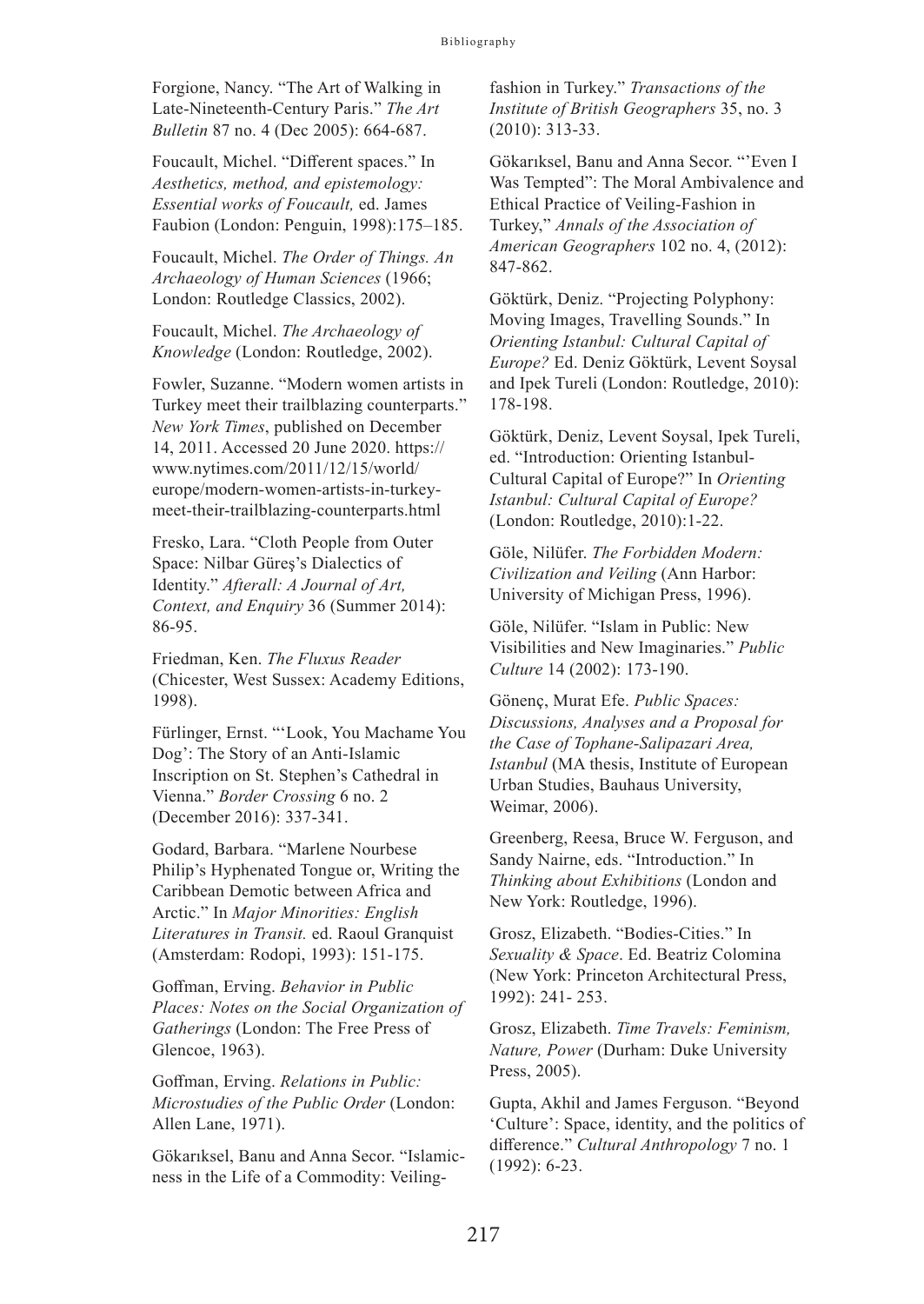Hadler, Stephan. "Stephansdom, Türkenkopf und Spottinschrift Schau, Mahumed, du Hund 1683," "Türkengedächtnis." (2012) https://www. tuerkengedaechtnis.oeaw.ac.at

Halder, Severin and Boris Michel. "Editorial–This Is Not an Atlas." In *This is not an atlas: A global collection of countercartographies.* ed. Kollektiv Orangotango+ (Bielefeld: Transcript Verlag, 2018).

Hall, Stephen S. *Mapping the Next Millennium: The Discovery of New Geographies* (New York: Random House, 1992).

Hall, Stuart. *Cultural Identity and Diaspora* (New York: Routledge, 1993).

Haraway, Donna. "Situated Knowledges: The Science Question in Feminism and the Privilege of Partial Perspective." *Feminist Studies* 14, no. 3 (1988): 575-599.

Haraway, Donna. *Simians, Cyborgs, and Women: The Reinvention of Nature* (New York: Routledge, 1991).

Harley, J. B. "Deconstructing the Map." *Cartographica* 26, no. 2 (1989):1-20.

Harley, J.B. *The New Nature of Maps: Essays in the History of Cartography*. Ed. Paul Laxton (Baltimore and London: John Hopkins University Press, 2001).

Harley, J.B. and David Woodward, eds. *The History of Cartography*, *Vol. 1. Cartography in Prehistoric, Ancient, and Medieval Europe and the Mediterranean*  (Chicago: University of Chicago Press, 1987).

Harmon, Katharine. *You Are Here: Personal Geographies and Other Maps of the Imagination* (New York: Princeton Architectural, 2004).

Harmon, Katherine and Gayle Clements, eds. *The Map As Art: Contemporary Artists Explore Cartography* (Princeton: Princeton University Press, 2010).

Harris, Leila and Mark Harrower. "Critical Interventions and Lingering Concerns: Critical Cartography/GISci, Social Theory, and Alternative Possible Futures." Special

issue *Acme International E-journal of Critical Geographies* 4 no. 1 (2006): 1–10.

Harutyunyan, Angela, Aras Özgün, and Eric Goodfield. "Event and Counter-Event: The Political Economy of the Istanbul Biennial and Its Excesses." *Rethinking Marxism: A Journal of Economics, Culture & Society* 23 no. 4 (2011): 478-495.

Harvey, David. *Spaces of Capital. Towards a Critical Geography* (New York: Routledge, 2002), 394-411.

Harvey, David. *Rebel Cities: From the Right to the City to the Urban Revolution (London: Verso, 2012).* 

Harvey, P.D.A. *The History of Topographical Maps: Symbols, Pictures and Surveys* (London: Thames and Hudson, 1980).

Hawkins, Harriet. *For Creative Geographies: Geography, Visual arts and the Making of Worlds* (New York: Routledge, 2013).

Heidenreich, Martin and Beatriz Plaza. "Renewal through Culture? The Role of Museums in the Renewal of Industrial Regions in Europe." *European Planning Studies* 23 no.8 (2015): 1441-1455.

Hetherington, Kevin. *The Badlands of Modernity: Heterotopia and social ordering* (London: Routledge, 1997).

Hızlan, Doğan. "İstanbul Modern Sanatlar Müzesi'ne kavuşuyor*." Hürriyet.* November 29, 2004. https://www.hurriyet.com.tr/ kelebek/istanbul-modern-sanatlar-muzesine-kavusuyor-277078 (last accessed 24 May 2021)

Himam, Dilek and Burkay Pasin. "Designing a National Uniform(ity): The Culture of Sümerbank within the Context of the Turkish Nation-State Project." *Journal of Design History* 24 no. 2 (2011):157–170.

Hirschauer, Stefan. "On Doing Being a Stranger: The Practical Constitution of CivilInattention." *Journal for the Theory of Social Behaviour* 35 no.1 (2005): 41-67.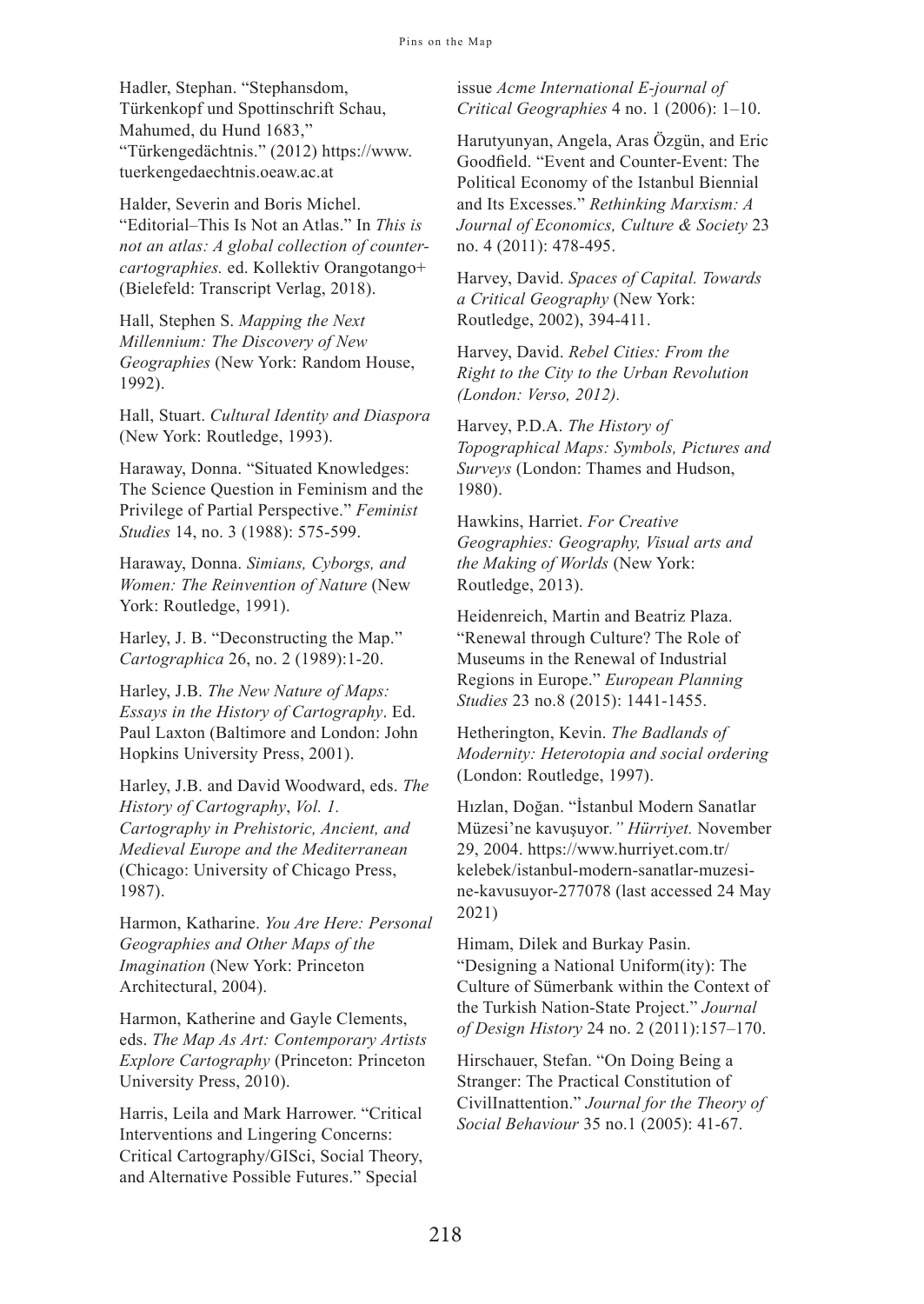Hobsbawm, Eric and Terence Ranger, eds. *The Invention of Tradition* (Cambridge: Cambridge University Press, 1983).

Hoyler, Michael, Christof Parnreiter and Allan Watson, eds. *Global City Makers: Economic Actors and Practices in the World City Network* (Massachusetts: Edward Elgar Publishing, 2018).

Iğsız, Aslı. "Palimpsests of Multiculturalism and Museumization of Culture Greco-Turkish Population Exchange Museum as an Istanbul 2010 European Capital of Culture Project." *Comparative Studies of South Asia, Africa and the Middle East* 35 no.2 (2015): 324-345.

Ingold, Tim. *Lines: A Brief History* (London: Routledge, 2007).

Ingold, Tim. *Being Alive: Essays on Movement, Knowledge and Description* (New York: Routledge, 2011).

Ingold, Tim and Jo Lee Vergunst, eds. *Ways of Walking: Ethnography and Practice on Foot* (New York: Routledge, 2008).

Jacob, Christian. *The Sovereign Map: Theoretical Approaches in Cartography throughout History*. Trans. Tom Conley. Ed. Edward H. Dahl (Chicago: The University of Chicago Press, 2006).

Jenks, Chris and Tiago Neves. "A walk on the wild side: urban ethnography meets the flâneur." *Cultural Values* 4 no.1 (2000): 1-17.

Johnson, Lewis. "Unattached To Detachment." *Third Text* 27 no. 4 (2013): 549-564.

Johnson, Peter. "The geographies of heterotopia." *Geography Compass* 7 (2013): 790–803.

Jordanova, Ludmilla. *Sexual Visions* (London: Harrester Wheatsheaf, 1989).

Kanarinka, F. A. "Art-Machines, Body-Ovens and Map-Recipes: Entries for a Psychogeographic Dictionary." *Cartographic Perspectives* 53 (2006): 24- 40.

Kanık, Orhan Veli. "I am listening to Istanbul." In *Just for the Hell of It: 111*  *Poems by Orhan Veli Kanık*. Trans.Talat Sait Halman (Istanbul: Multilingual Yayınları, 1997).

Karaca, Banu. "Governance *of* or *through*  culture? Cultural policy and the politics of culture in Europe." *Focaal—European Journal of Anthropology* 55 (2009): 27–40.

Karaca, Banu. "The Politics of Urban Art Events: Comparing Istanbul and Berlin." In *Orienting Istanbul: Cultural Capital of Europe?* (London: Routledge, 2010), 234- 250.

Karaca, Banu. "Europeanisation from the margins? Istanbul's cultural capital initiative and the formation of European cultural policies." In *The Cultural Politics of Europe: European Capitals of Culture and European Union since the 1980s*. Ed. Kiran Klaus Patel (London: Routledge, 2013): 157-176.

Karaca, Banu. *The National Frame: Art and State Violence in Turkey and Germany* (New York: Fordham University Press, 2021).

Karrow, R.W. Jr. "Introduction." In J.R. Ackerman and R.W. Karrow Jr. eds. *Maps: Finding OurPlace in the World* (Chicago: University of Chicago Press, 2007), 1-18.

Katsiaficas, Dalal, Valerie A. Futch, Michelle Fine and Selcuk R. Sirin. "Everyday Hyphens: Exploring Youth Identities with Methodological and Analytic Pluralism." *Qualitative Research in Psychology* 8 no. 2 (2011):120-139.

Kaufmann, Vincent. *Re-thinking Mobility: Contemporary Sociology* (Aldershot: Ashgate, 2002).

Kaya, Ayhan. "Islamisation of Turkey under the AKP Rule: Empowering Family, Faith and Charity." *South European Society and Politics* 20 no.1 (2015): 47-69.

Keyder, Çağlar. "Globalization of a Third‐ world Metropolis: Istanbul in the 1980s." *Review: A Journal of the Fernand Braudel Center* 17 no. 3 (1994): 383–421.

Keyder, Çağlar. *Istanbul: Between the Global and the Local* (Lanham, MD: Rowman & Littlefield, 1999).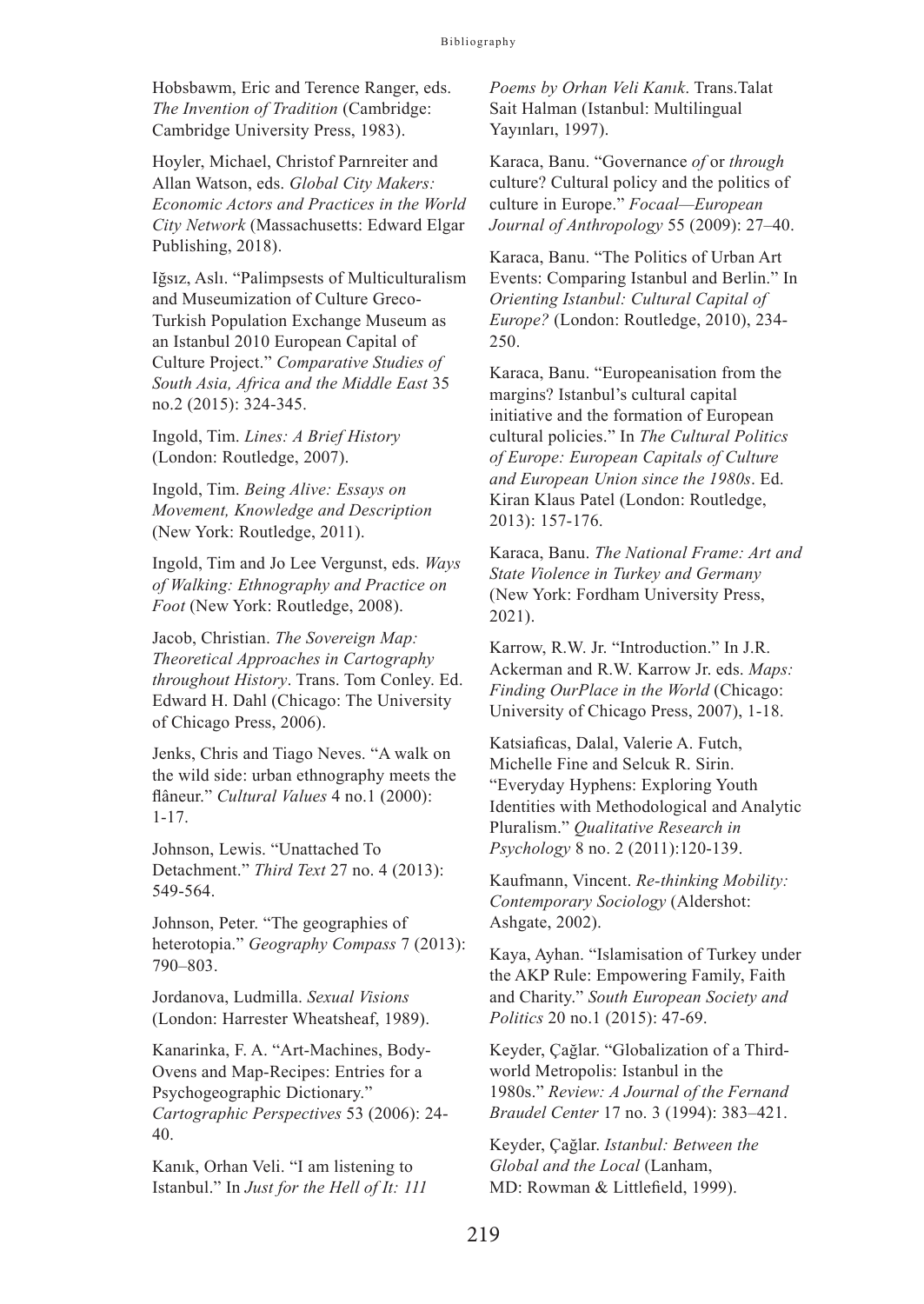Keyder, Çağlar. "Istanbul into the Twenty-First Century." In *Orienting Istanbul: Cultural Capital of Europe*. Ed. Deniz Göktürk, Levent Soysal, and Ipek Türeli (London: Routledge, 2010): 25–34.

King, Geoff. *Mapping Reality: An Exploration of Cultural Cartographies*  (London: Macmillan, 1996).

Kinross, Robin. "The rhetoric of neutrality." *Design Issues* II, no. 2 (1985): 18-30.

Kitchin, Rob. "Post-representational Cartography." *Lo Squaderno: Explorations in Space and Society* 15 (2010): 7-12.

Kitchin, Rob, and Martin Dodge. "Rethinking Maps." *Progress in Human Geography* 31, no. 3 (June 2007): 331–44.

Knell, Simon. "National Museums and National Imagination." In *National Museums. New Studies from Around the World*. Ed. Knell, Simon, Aronsson, Peter, Amundsen, Arne Bugge (London: Routledge, 2011), 4-28.

Knight, Kelvin T. "Placeless places: resolving the paradox of Foucault's heterotopia." *Textual Practice* 31, no 1. (2016): 1–18.

Kocina, Erich. "Auf muslimischen Spuren durch Wien." *Die Presse*. April 13, 2008. Accessed June 20, 2020. https://www. diepresse.com/376149/auf-muslimischenspuren-durch-wien

Koksal, Ayse H. "The Occidentalist Imaginary of Istanbul Modern: A Case for Social Imaginaries in the Age of Global Contemporary." *Visual Resources* 36 no.1 (2020): 70-96.

Kompatsiaris*,* Panos. *The Politics of Contemporary Art Biennials Spectacles of Critique, Theory and Art* (New York and London: Routledge, 2017).

Kompatsiaris, Panos. "Biennial Art and its Rituals: Value, Political Economy andArtfulness." *Journal of Aesthetics & Culture* 11, no. 1 (2019):1-8.

Köksal, Ayşe. "National art museums and the 'modernization' of Turkey." *National Museums. New Studies from Around the* 

*World*. Ed. Simon Knell, Peter Aronsson, Amundsen, Arne Bugge (London: Routledge, 2011): 163-179.

Köksal, Ayşe H. "Museum as a Transnational Space for National Identities. A Case Study on the Turkish Experience." In *The Museum Is Open*. *Towards a Transnational History of Museums, 1750- 1940*. Ed. Andrea Meyer and Bénédicte Savoy (Berlin: De Gruyter, 2014): 233-244.

Kwon, Miwon. *One Place After Another: Site-Specific Art and Locational Identity*  (Cambridge, Mass: MIT Press, 2004).

LaBelle, Brandon. *Sonic Agency: Sound and Emergent Forms of Resistance* (London: Goldsmiths Press, 2018).

Lavrinec, Jekaterina. "Urban Scenography: Emotional and Bodily Experience." *LIMES: Borderland Studies* 6 no.1 (2013): 21-31.

Lefebvre, Henri. *Writings on Cities*. Trans. E. Kofman and E. Lebas (Oxford: Blackwell, 1996).

Levitt, Peggy. *Artifacts and Allegiances: How Museums Put the Nation and the World on Display* (Berkeley: University of California Press, 2015).

Lorimer, Hayden. "Cultural geography: Non-representational conditions and concerns." *Progress in Human Geography* 32 (2008): 551-559.

Lorimer, Hayden. "Walking: new forms and spaces for studies of pedestrianism." In *Geographies of Mobilities: Practices, Spaces, Subjects.* Tim Cresswell and Peter Merriman, Eds. (Routledge, 2011): 19- 34.

Macauley, David. "Walking the city: An essay on peripatetic practices and politics." *Capitalism Nature Socialism* 11, no. 4 (2000): 3-43.

Madra, Beral. *Post-Peripheral Flux: A Decade of Contemporary Art in Istanbul* (Istanbul: Literatür Press,1996).

Madra, Beral. *İki yılda bir sanat* (Istanbul: Norgunk, 2003).

Madra, Beral. "The Hot Spot of Global Art." *Third Text* 22 no. 1 (2008):105-112.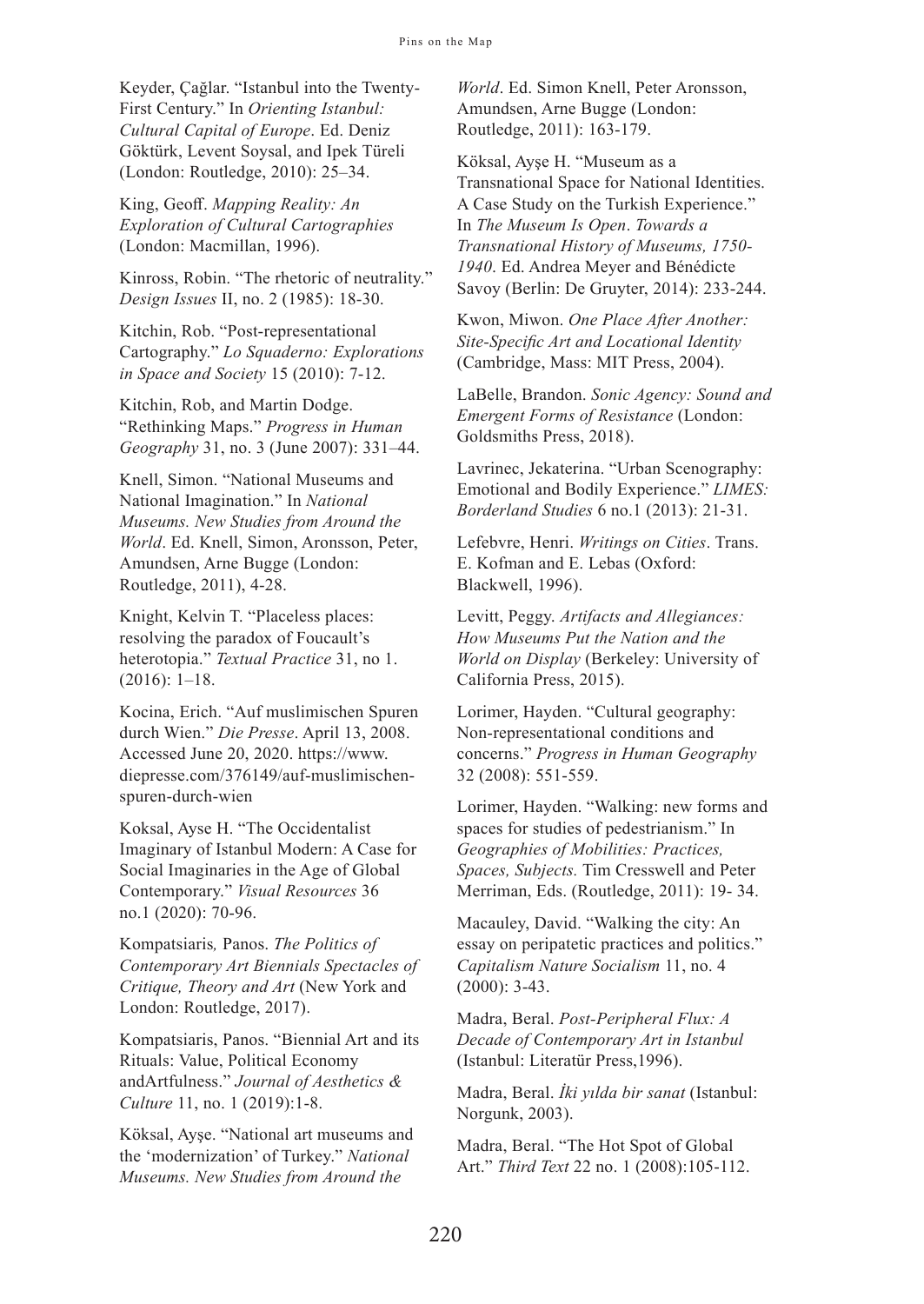Madra, Beral. "1. Uluslararası çağdaş sanat sergileri ve 2. Uluslararası İstanbul Bienali." In Ed. Jens Hoffman, Adriano Pedrosa. *İstanbul'u Hatırlamak* (Istanbul: IKSV & Yapı Kredi Yayınları., page information missing, 2011).

Mak, Geert. *De Brug* (Amsterdam: Uitgeverij Stichting CPNB, 2007).

Martini, Federica and Vittoria Martini, *Just Another Exhibition. Histories and Politics of Biennials* (Milano: Postmedia Books, 2011).

Massey, Doreen. *For Space* (London: Sage, 2005).

Masters, HG. 2014. "Borderline," *ArtAsiaPacific* (2014) http://artasiapacific. com/Magazine/WebExclusives/ ArtSpacePythagorion

Masters, HG. "Nevin Aladağ. Scene from the Street," *ArtAsiaPacific* (May 2015) https://nevinaladag.com/pdf/201595\_ AsianArtPacific\_HGMaster.pdf. 98. Accessed 25 May 2021.

McClellan, Andrew. *Inventing the Louvre: Art, Politics, and the Origins of the Modern Museum in Eighteenth-Century Paris* (Berkeley: University of California Press, 1994).

Meier, Allison C. "The Art of Walking." *JStor Daily*. April 5, 2018. https://daily. jstor.org/the-art-of-walking/. Accessed June 20, 2020.

Meisel, Karin. "An interview with Nilbar Güreş after the exhibition 'The Seen and the Hidden: Discovering the Veil at the Austrian Cultural Forum' in New York" (22 May-29 August, 2009).

Mendieta, Eduardo. "The city to come: Critical urban theory as utopian mapping." *City* 14 no. 4 (2010): 442–447.

Merx, Sigrid, Timon Beyes, Martina Leeker, and Imanuel Schipper, eds. "Mapping Invisibility Surveillance Art and the Potential of Performative Cartography." In *Performing the Digital: Performance Studies and Performances in Digital Cultures* (Bielefeld: transcript Verlag, 2016).

Middleton, Jennie. "'Stepping in Time': Walking, Time, and Space in the City." *Environment and Planning A: Economy and Space* 41, no. 8 (2009): 1943– 61.

Middleton, Jennie. "Sense and the city: exploring the embodied geographies of urban walking." *Social & Cultural Geography* 11 no. 6 (2010): 575-596.

Middleton, Jennie. *The Walkable City: Dimensions of Walking and Overlapping Walks of Life* (New York: Routledge, 2021).

Mignolo, Walter. *Local Histories/Global Designs: Coloniality, Subaltern Knowledges, and Border Thinking* (Princeton: Princeton University Press, 2012).

Mircan, Mihnea. "Visiting the viewpoint of others: On the camouflaged portraits of Nilbar Güreş." *Afterall: A Journal of Art, Context, and Enquiry* 36 (Summer 2014):74-85.

Molho, Jeremie. "Territorialisation d'un marché de l'art émergent: le cas d'Istanbul." *Belgeo, Revue belge de géographie* 3 (2014).

Monmonier, Mark. *How to Lie with Maps* (Chicago: University of Chicago Press, 1991).

Moulin, Raymonde. *L'artiste, l'institution et le marché* (Paris: Flammarion, 2000).

Mulvey, Laura. "Pandora: Topographies of the Mask and Curiosity." In *Sexuality & Space*. Ed. Beatriz Colomina (New York: Princeton Architectural Press, 1992).

Müller, Stephanie. "In conversation with Nasan Tur." In *Nasan Tur Breaking Records*, Exhibition catalogue for "Premiere 2: NASAN TUR, at Kunsthalle Mannheim (12 November 2011- 19 February 2012), (Bielefeld: Kerber Verlag, 2011).

Naficy, Hamid. *An Accented Cinema: Exilic and Diasporic Filmmaking* (Princeton: Princeton University Press, 2001).

Nancy, Jean-Luc*."*Of Being-in-Common." In *Community at Loose Ends.* ed. Miami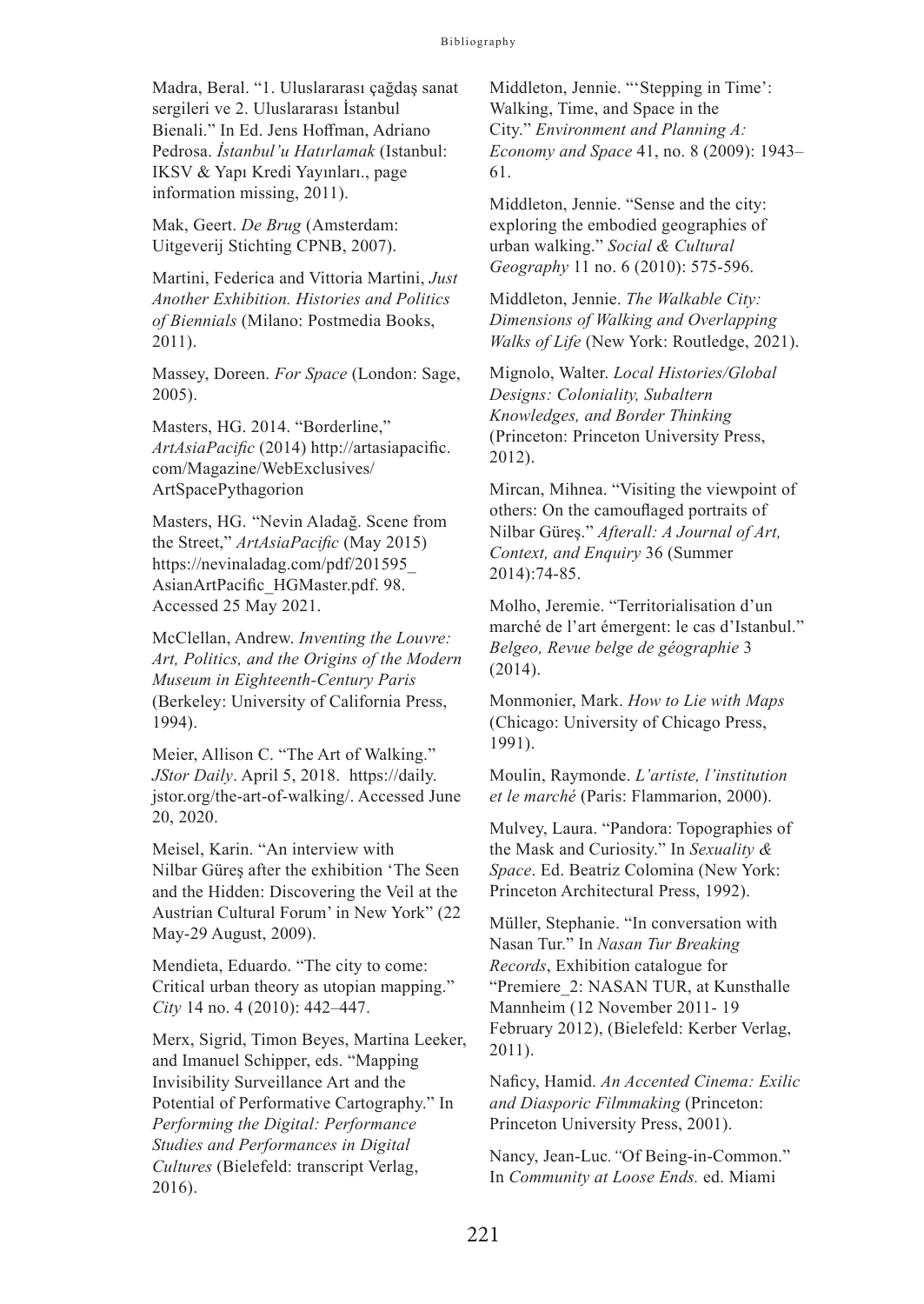Theory Collective (Minneapolis: University of Minnesota Press, 1991):1-12.

Nedo, Kito. "Nevin Aladag: City Sounds and Spontaneous Occupations." *Frieze*. Published online 06 August 2011. https:// frieze.com/article/nevin-aladag

Nuhoglu Soysal, Yasemin. *Limits of Citizenship: Migrants and Postnational Membership in Europe* (Chicago: University of Chicago Press, 1994).

Obrist, Hans Ulrich. "Futures, Cities." *Journal of Visual Culture* 6, no. 3 (December 2007): 359–64.

Olsson, Gunnar. "Lines of Power." In *Writing Worlds: Discourse, text and metaphor in representation of landscape*. Ed. Trevor J. Barnes and James S. Duncan (London and New York: Routledge, 1992).

Oren, Michel. "Beyond Ambivalence." *Cultural Studies* 22 no. 6 (2008): 820-836.

Oren, Michel. "Reconfiguring the Turkish Cultural Public Sphere." *Cultural Critique*  102 no.1 (2019): 90–116.

Oudart, Jean-Pierre. "La suture." *Cahiers du cinéma* no. 211 (April 1969): 36–9, and no. 212 (May 1969): 50–5; translation "Cinema and Suture," *Screen* 18 no. 4 (Winter 1977/8): 35–47.

Özatalay, Cem and Senem Örnek. "From Modern to Contemporary Art: Transformations of Art Market in Istanbul." In *Recent Developments in Sociology and Social Work*, ed. Georgeta Rasta, Georgeta Rata, Mehmet Ali İçbay, Hasan Arslan (Çanakkale: International Association of Social Science Research, 2017): 369-79.

Özpınar, Ceren. "The Istanbul Biennial and the reproduction of the urban public space." *Art & the Public Sphere* 7 no.1 (2018): 7–23.

Papastergiadis, Nikos and Meredith Martin. "Art Biennials and Cities as Platforms for Global Dialogue." In *Festivals and the Cultural Public Sphere*. Ed. Liana Girogi, Monica Sassatelli and Gerard Delanty (London and New York: Routledge, 2011): 45-62.

Parker, Noel and Nick Vaughan-Williams et al. "Lines in the Sand? Towards an Agenda for Critical Border Studies." *Geopolitics* 14 no. 3 (2009): 582-587.

Parker, Noel and Nick Vaughan-Williams. "Critical Border Studies: Broadening and Deepening the 'Lines in the Sand' Agenda." *Geopolitics* 17 no. 4, (2012): 727-733.

Peeren, Esther. "Refocalizing Irregular Migration: New Perspectives on the Global Mobility Regime in Contemporary Visual Culture." In *The Irregularization of Migration in Contemporary Europe: Detention, Deportation, Drowning*. Ed. Yolande Jansen, Robin Celikates, and Joost de Bloois (London: Rowman & Littlefield, 2015): 173-190.

Pelvanoğlu, Burcu."Türkiye'de Galericilik." In *Lebriz*. Published online 2014. Accessed June 20, 2020. http://lebriz.com/pages/lsd. aspx?lang=TR&sectionID=12&articleID= 1269

Pernegger, Karin, ed. "In conversation with Hou Hanru." *Nasan Tur Failed* (Berlin: Revolver Publishing, 2015).Exhibition catalogue.

Pickles, John. *A History of Spaces: Cartographic Reason, Mapping and the Geo-Coded World* (London: Routledge, 2004).

Pickles, John. "Texts, Hermeneutics and Propaganda Maps." In *The Map Reader: Theories of Mapping Practice and Cartographic Representation*. Ed. Martin Dodge, Rob Kitchin, and C. R. Perkins (Chichester, West Sussex: Wiley Publishing, 2011).

Pile, Steve. Real Cities: Modernity, space and the phantasmagorias of city life (New York: Sage, 2005).

Pinder, David. "Ghostly footsteps: Voices, memories and walks in the city." *Ecumene* 8 no.1(2001): 1-19.

Pinder, David. "Arts of urban exploration." *Cultural Geographies* 12 no. 4 (2005): 383- 411.

Pinder, David. "Errant Paths: The Poetics and Politics of Walking." *Environment and*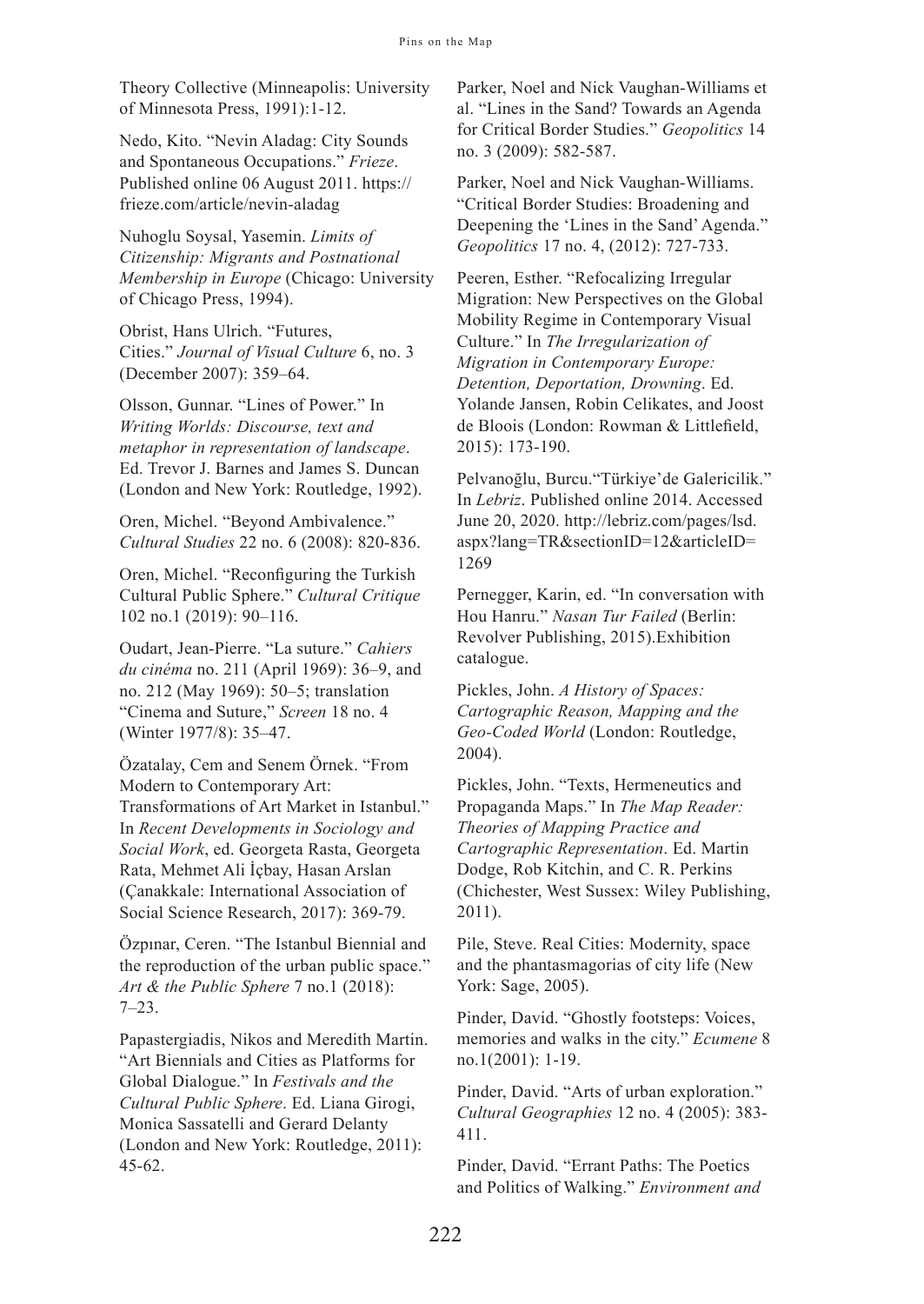*Planning D: Society and Space* 29 no. 4 (2011): 672–692.

Pollock, Griselda. "Veils, masks and mirrors: Some thoughts on the work of Mitra Tabrizian." *Correct distance: Mitra Tabrizian* (Manchester: Cornerhouse Publications, 1990), n.p.

Polo, Jean-François. "The Istanbul Modern Art Museum: An Urban Regeneration Project?" *European Planning Studies* 23 no. 8 (2013): 1511-1528.

Polo, Jean-François. "Turkish Cultural Policy: In Search of a New Model?" In *Turkish Cultural Policies in a Global World*. Ed. Girard Muriel, Jean-François Polo, Yücel Clemence Scalbert (Palgrave Macmillan, 2018):77-103.

Ponzanesi, Sandra. *Paradoxes of postcolonial culture: Feminism and diaspora in South- Asian and Afro-Italian women's narratives.* PhD diss., Utrecht University, 1999.

Pratt, Mary Louise. "Arts of the Contact Zone." *Profession* (1991): 33–40.

Purcell, Marc. *"*Possible worlds: Henri Lefebvre and the right to the city." *Journal of Urban Affairs* 36 no.1 (2013):141-154.

Rancière, Jacques. *Aisthesis: Scenes from the Aesthetic Regime of Art*. Trans. Zakir Paul (London: Verso, 2013).

Rankin, Jonathan R. and Francis L. Collins. "Enclosing difference and disruption: assemblage, heterotopia and the cruise ship." *Social & Cultural Geography* 18 no. 2 (2017): 224-244.

Reichert, Dagmar. "On Boundaries." *Environment and Planning D*: *Society and Space* 10 (1992): 87-98.

Rendell, Jane. *Art and Architecture: A Place Between* (London: IB Tauris, 2006).

Rodríguez, Pedro Miguel Carmona. "Hyphens, Boundaries and Third Spaces: Identity and Cultural Politics in Afro-Caribbean-Canadian Writing." *Revista de Filologia* 24 (April 2006): 57-68.

Rogoff, Irit. *Terra Infirma: Geography's Visual Culture* (New York: Routledge, 2000).

Rogoff, Irit. "From Criticism to Critique and Criticality." *Transversal Texts* (2003) https://transversal.at/transversal/0806/ rogoff1/en

Rohr, Julius Bernhard. "Einleitung zur Ceremoniel-Wissenschafft der großen Herren." *IV. Capitul: Roßballette, Carouselle, Ringrennen*, 1729.

Rose-Redwood, Reuben. "Introduction: The Limits of Deconstructing the Map." *Cartographica* 50 no.1 (2015): 1-8.

Rossiter, Benjamin and Katherine Gibson, "Walking and Performing 'the City': A Melbourne Chronicle." In *A Companion to the City*. Ed. Gary Bridge and Sophie Watson (Oxford: Blackwell, 2000): 488- 498.

Roy, Ananya. "Traditions of the modern: a corrupt view." In *Traditional Dwellings and Settlements Review* 12 no. 2 (2001): 7-21.

Rushdie, Salman. *Imaginary Homelands: Essays and Criticism 1981-1991* (London: Granta Books, 1981).

Rustler, Katharina. "Künstlerin Nilbar Güreş: Wiener Stoff und Airbags in Perchtoldsdorf." *Der Standard*, June 15, 2021. Accessed June 15, 2020. https://www. derstandard.at/story/2000127433132/ kuenstlerin-nilbar-gueres-wiener-stoff-undairbags-in-perchtoldsdorf

Sachs, Susan. "In Istanbul, creating a space for modern art." *New York Times*. January 3, 2005. Accessed June 20, 2020. https://www. nytimes.com/2005/01/03/arts/design/inistanbul-creating-a-space-for-modern-art. html

Sadler, Simon. *The Situationist City*  (Cambridge, MA: MIT Press, 1998).

Said, Edward. *Culture and Imperialism* (New York: Vintage, 1993).

Salter, Mark B. "Theory of the*/:* The Suture and Critical Border Studies," *Geopolitics* 17 (2012): 734-755.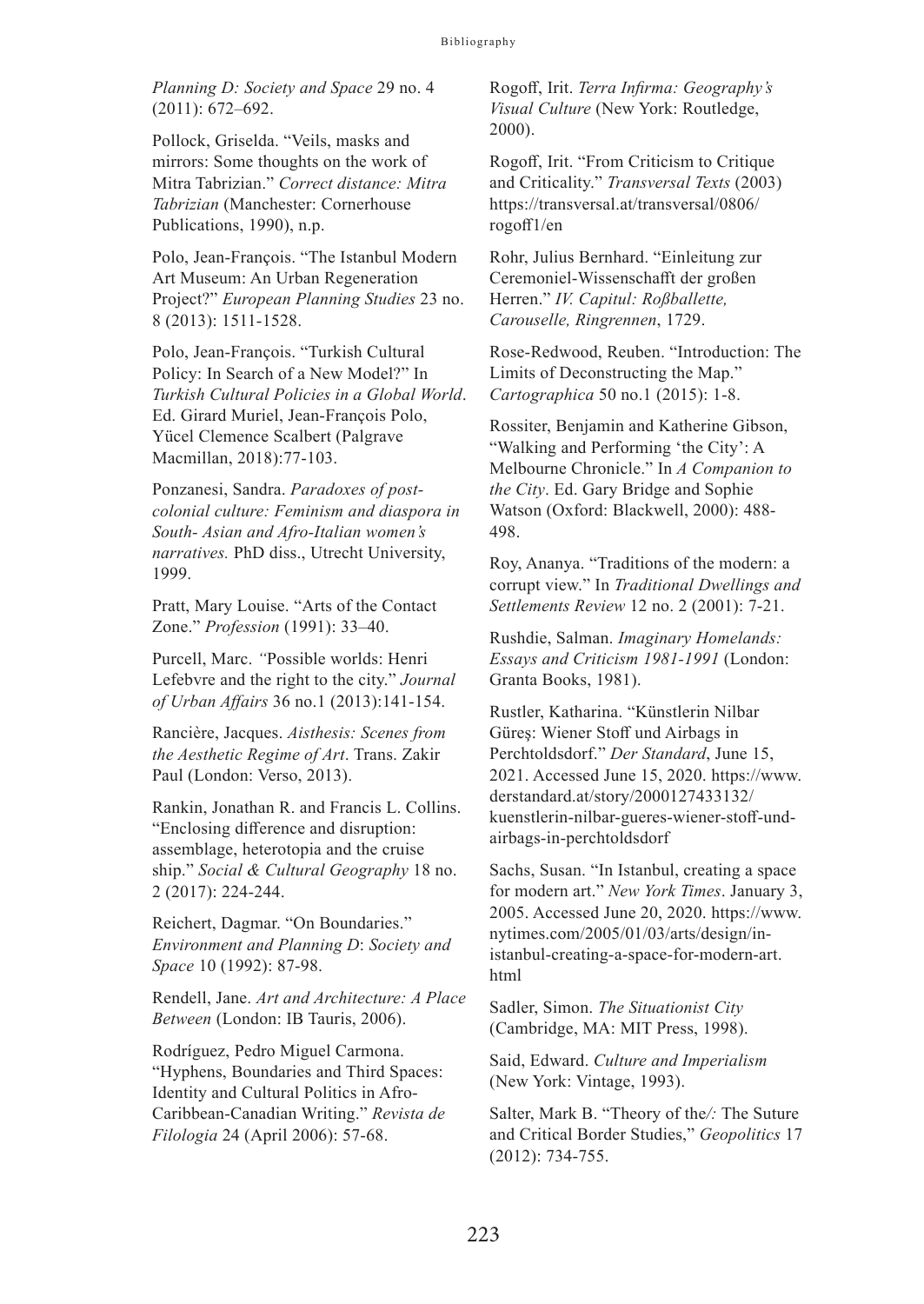Sariaslan, Lora. "Bringing the World to the World." In *From Traditional to Contemporary: Cultural Memory in Modern Turkish Art* (Istanbul: Istanbul Museum of Modern Art Publications, 2011), 24-36. Exhibition catalogue.

Sariaslan, Lora. ""They are all Turks, but very very nice": Re-placing contemporary artists of Turkish origin." *European Journal of Futures Research* 4 no.1 (2016): 1-9.

Sariaslan, Lora. "Awakening the Waters." In *This yearning is ours!* (Center of Contemporary Art Znaki Czasu, Torun, Poland, 2016), 5-25. Exhibition catalogue.

Sariaslan, Lora. "Sewing Spaces." *212* no. 2 (Autumn/Winter 2016): 68-73.

Sariaslan, Lora. "In Civilizations with Boats." In *(In)constancy of Space: Struggle for Identity* (Zagreb: Croatian Association of Fine Arts, 2016), 6-7.

Sariaslan, Lora. "Seeing and Sewing Maps: The Art of Servet Koçyiğit." In *Künstlerische Re- Orientierungen: Kontexte zeitgenössischer Kunst in der Türkei und unterwegs*. Ed. Burcu Dogramaci and Marta Smolińska (Berlin: Kulturverlag Kadmos, 2017): 137-150.

Sariaslan, Lora. "The Art of Migration: Contemporary Visual Artists beyond the Boundaries of Turkey." *Mobile Culture Studies. The Journal, Künstlerische Positionen und Ausdrucksformen zum Thema Mobilität und Migration* (Artistic positions and representations of mobility and migration) Issue 4 (2018): 91-106.

Sariaslan, Lora. "Maps are too important to be left to cartographers alone." *Kunstlicht* 41 no.2/3 (2020): 38-49.

Sariaslan, Lora. "What *moves* artists? Mapping Vienna through the moving images of Nilbar Güreş." *EuropeNow* 10. September 2021. (accessed November 1, 2021) https://www.europenowjournal. org/2021/09/13/what-moves-artistsmapping-vienna- through-the-movingimages-of-nilbar-gures/

Sassatelli, Monica. "Symbolic production in the art biennial: Making worlds." *Theory, Culture & Society* 34, no. 4 (2017): 89-113.

Sassen, Saskia. *Globalization and Its Discontents: Essays on the New Mobility of People and Money* (New York: The New Press, 1998).

Sassen, Saskia. "Spatialities and Temporalities of the Global: Elements for a Theorization." *Public Culture* 12 no. 1 (2000): 215-232.

Sassen, Saskia. *The Global City* (Princeton: Princeton University Press, 2001).

Sassen, Saskia. "The Immutable Intersection of Vast Mobilities." In *Istanbul: City of Intersections* Urban Age 2009 Conference Newspaper (2009): 5-6.

Schick, Carol. "Keeping the ivory tower white: Discourses of racial domination." *Canadian Journal of Law and Society* 15 no. 2 (2002): 70-90

Scott-Clark, Cathy and Adrian Levy. "Spectre Orange." *The Guardian*. March 29, 2003. Accessed August 5, 2020. https:// www.theguardian.com/world/2003/mar/29/ usa.adrianlevy

Secor, Anna. "The veil and urban space in Istanbul: Women's dress, mobility, and Islamic knowledge." *Gender Place and Culture: A Journal of Feminist Geography* 9 no.1 (2002): 5-22.

Sheringham, Olivia, Janetka Platun, Caoimhe McAvinchey, and Alison Blunt. "Globe's encounters and the art of rolling: home, migration and belonging." *Cultural Geographies 27* no. 2 (2020): 177–199.

Silverman, Kaja. *The Subject of Semiotics* (New York: Oxford University Press, 1983).

Silverman, Kaja. *The Threshold of the Visible World* (New York: Routledge, 1996).

Simmel, Georg, David Frisby, and Mike Featherstone. *Simmel on Culture: Selected Writings* (London: Sage Publications, 1997).

Simonsen, Kirsten and Lasse Koefoed. *Geographies of Embodiment: Critical Phenomenology and the World of*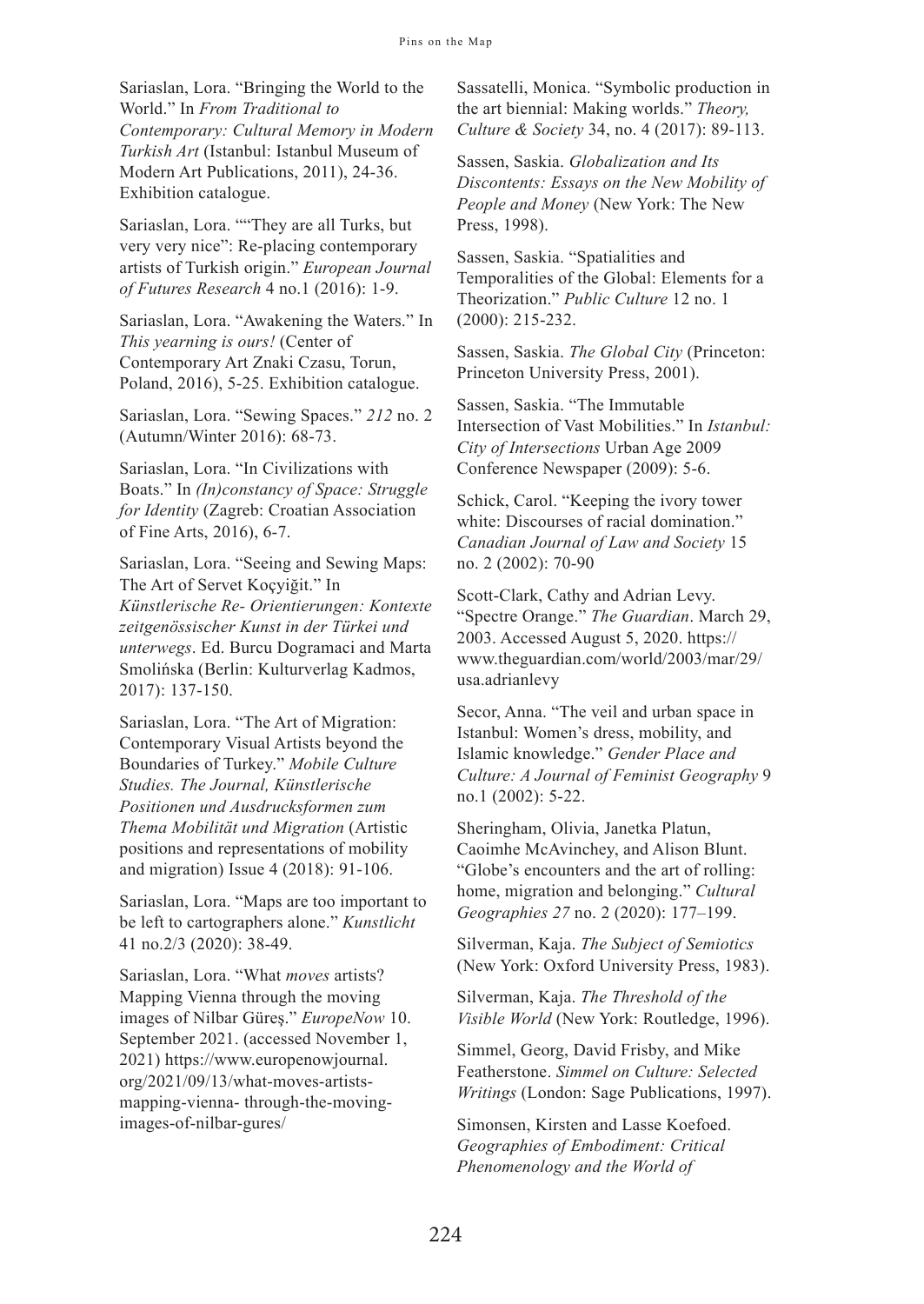*Strangers* (London: SAGE Publications, 2020).

Solnit, Rebecca. *Wanderlust* (New York: Penguin Books, 2000).

Solnit, Rebecca. *Infinite City: A San Francisco Atlas* (Berkeley: University of California Press, 2010).

Stepken, Angelika, ed. "Anny and Sibel Öztürk in conversation with Angelika Stepken." In *Sisters and brothers and birds* (Karlsruhe: Europäische Kulturtage, 2004).

Sussman, Anna. "Travel to Istanbul." *New York Times* (originally published 27 March 2005). Accessed June 20, 2020. https:// www.nytimes.com/2005/03/27/travel/ istanbul.html

Sutton, Elizabeth A. *Capitalism and Cartography in the Dutch Golden Age* (Chicago and London: University of Chicago Press, 2015).

Szymborska, Wisława. "Map." 2012. Trans. Clare Cavanagh. *New Yorker*. April 14, 2014. https://www.newyorker.com/ magazine/2014/04/14/map

Şeni, Nora. "Istanbul à l'heure des musées privés." *Méditerranée* 114 (2010):121-130.

Şirin, Dino. "Yatak Odasında Müsabaka." *Sanat Dünyamız* 136 (2013).

Tang, Jeannine. "Of Biennials and Biennialists: Venice, Documenta, Münster." *Theory, Culture & Society* 24, no.7/8 (2007): 247-260.

Taşpınar, Ömer. *What the West is Getting Wrong about the Middle East: Why Islam is not the Problem* (London: I.B. Tauris, 2021).

Tharoor, Kanishk and Maryam Maruf. "Museum of Lost Objects: The Winged Bull of Nineveh." *BBC News*. February 29, 2016. Accessed August 5, 2020, https://www.bbc. com/news/magazine-35669056

Thompson, Nato. *Experimental Geography: Radical Approaches to Landscape, Cartography and Urbanism* (New York: Independent Curators International, 2008).

Thornton, Sarah. *Seven Days in the Art World* (New York: Norton, 2008).

Turnbull, David. *Masons, Tricksters and Cartographers: Comparative Studies in the Sociology of Scientific and Indigenous Knowledge* (London: Routledge, 2000).

Turner, Bryan S. *The Body and Society: Explorations in Social Theory* (New York: Basil Blackwell Publisher Ltd., 1984).

Ula, Duygu. "Toward a Local Queer Aesthetics: Nilbar Güreş's Photography and Female Homoerotic Intimacy." *GLQ: A Journal of Lesbian and Gay Studies* 25 no. 4 (October 2019): 513-543.

Urry, John. "The 'system' of automobility." *Theory, culture & society* 21 no. 4/5 (2004): 25- 39.

Urry, John. "Inhabiting the Car." *The Sociological Review* 54, no. 1 (October 2006):17-31.

Urry, John. *Mobilities* (Cambridge: Polity Press, 2007).

Usherwood, Simon McDougall, and John Pinder. *The European Union: A Very Short Introduction* (Oxford: Oxford University Press, 2018).

van Houtum, Henk. "The Mask of the Border." In *The Ashgate Research Companion to Border Studies*. Ed. Doris Wastl-Walter (Ashgate, 2011): 49-62.

van Houtum, Henk. "Remapping Borders." In *A Companion to Border Studies.* Thomas M. Wilson and Hastings Donnan, eds. (Malden, MA: Wiley Blackwell Publishing, 2012).

von Uslar, Rafael. "Anny & Sibel Öztürk." In *At Home, Wherever*. Ed. Mine Haydaroğlu (Istanbul: Yapı Kredi Publications, 2011).

Warf, Barney and Arias, Santa, eds. *The Spatial Turn: Interdisciplinary Perspectives.* (London: Routledge, 2009)

Wesselman, Daan, Simon Ferdinand, Irina Souch. "Introduction." In *Heterotopia and Globalisation in the Twenty-First Century*. Ed. Daan Wesselman, Simon Ferdinand, Irina Souch (London: Routledge, 2020).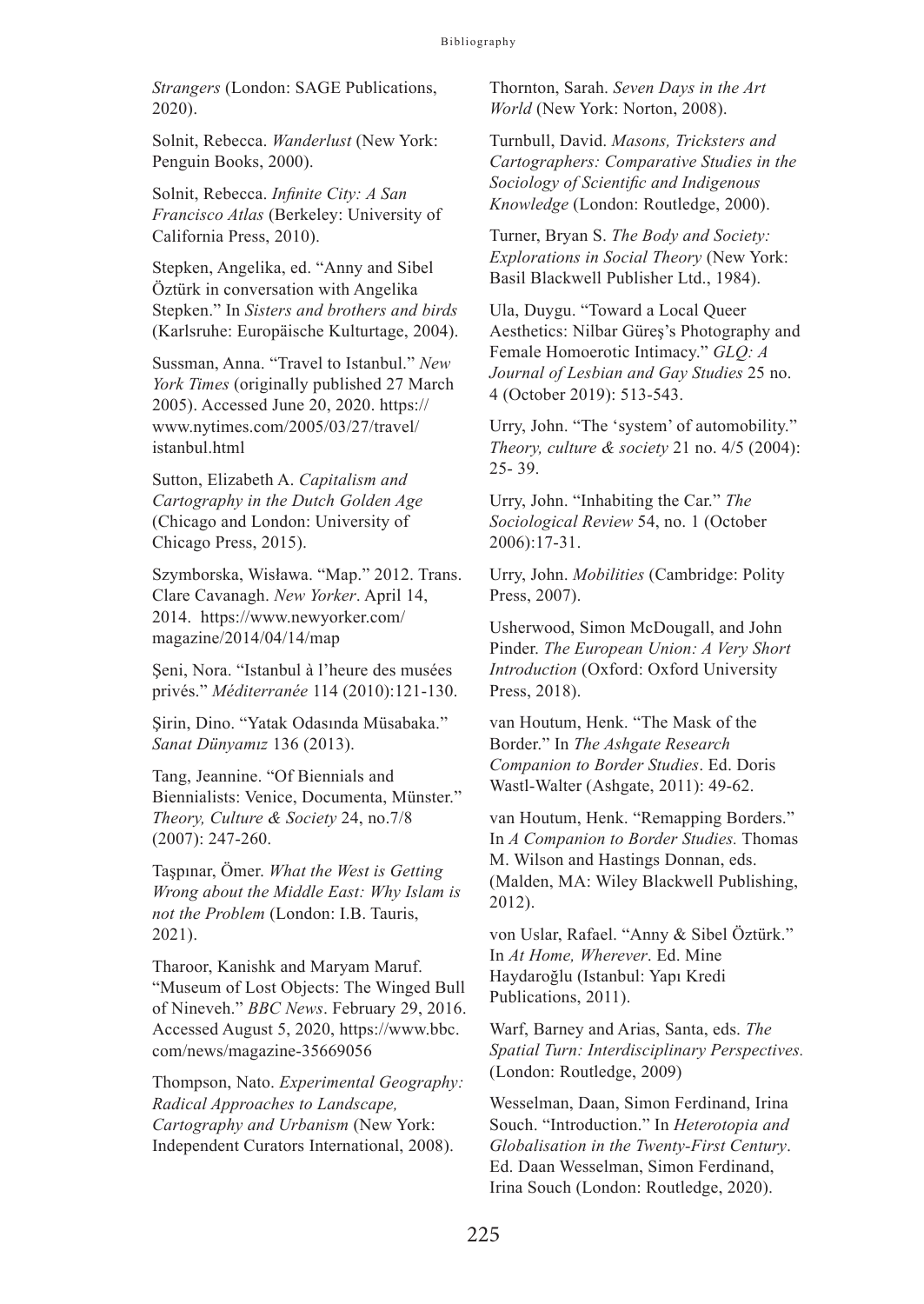Watson, Ruth. "Mapping and Contemporary Art." *The Cartographic Journal* 46 no. 4 (2009): 293-307.

Welsch, Wolfgang. "Transculturality—the Puzzling Form of Cultures Today." In *Spaces of Culture: City, Nation, World*. Ed. Mike Featherstone and Scott Lash (London: Sage, 1999): 194-213.

West, Shearer. *Portraiture: Oxford History of Art* (Oxford: Oxford University Press, 2004): 163.

Whitehead, Christopher. "Aesthetic otherness, authenticity and the roads to Museological Appropriation: Henry Cole's travel writing and the making of the Victoria and Albert museum." *Studies in Travel Writing* 10 no. 1 (2006): 1-26.

Whitehead, Christopher. *Museums and the Construction of Disciplines: Art and Archaeology in 19th century Britain* (London: Duckworth Academic, 2009).

Whitehead, Christopher. "National art museum practice as political cartography in Nineteenth century Britain." In *National Museums. New Studies from Around the World*. Ed. Simon Knell, Aronsson, Peter, Amundsen, Arne Bugge (London: Routledge, 2011), 105-122.

Wildner, Kathrin. "'Istanbul Modern'– Urban Images, Planning Processes and the Production of Space in Istanbul's Port Area." In *Port Cities as Areas of Transition*. Ed. Waltraud Kokot, Mijal Gandelsman-Trier, Kathrin Wildner and Astrid Wonneberger (Bielefeld: transcript Verlag, 2015):189-210.

Williams, A.R. "ISIS Smashes Priceless, Ancient Statues in Iraq." *National Geographic*. February 27, 2015. https:// www.nationalgeographic.com/ news/2015/2/150227-islamic-militantsdestroy-statues-mosul-iraq-videoarchaeology/ (Accessed August 5, 2020)

Wilmott, Clancy. *Mobile Mapping: Space, Cartography and the Digital* (Amsterdam: Amsterdam University Press, 2020).

Wonders, Nancy A. "Global flows, semipermeable borders and new channels of

inequality: Border crossers and border performativity." In *Borders, Mobility and Technologies of Control.* S. Pickering and L. Weber, eds. (Amsterdam: Springer, 2006).

Wood, Denis. *The Power of Maps* (New York: The Guilford Press, 1992).

Wood, Denis. "Map Art." *Cartographic Perspectives* 53 (Winter 2006): 5-14.

Wooldridge, Lydia. "Materializing Migration: Weaving the Mashrabiya in Nevin Aladağ's Screens I–III (2016)" *TEXTILE* 17 No. 4 (2019): 402-411.

Yackley, Ayla Jean. "Istanbul Museum of Painting and Sculpture plagued by delays after top curators quit," *Art Newspaper*. June 11, 2020. Accessed June 11, 2020. https://www.theartnewspaper.com/news/ turkey-s-modern-art-hub-plagued-bydelays;

Yardımcı, Sibel. *Interlocking Flows: Globalisation, Urbanism, and Culture in Contemporary Istanbul*. Paper presented in the Critical Management Conference, The management of creativity and creative industries stream, Manchester (2001):7.

Yardımcı, Sibel. *Kentsel Değişim ve Festivalizm: Küreselleşen İstanbul'da*  (Istanbul: İletişim Yayınları, 2005).

Yazıcı, Müjde. "Modernleşmenin tarihi." *Radikal,* January 17, 2006. http://www. radikal.com.tr/haber.php?haberno=175868 Accessed June 20, 2020.

Yeğenoğlu, Meyda. *Colonial Fantasies: Towards a Feminist Reading of Orientalism*  (Cambridge: Cambridge University Press, 1998).

Yuval-Davis, Nira. *The Politics of Belonging: Intersectional Contestations* (London and Los Angeles: Sage, 2011).

Ziaja, Luisa. "Self-empowerment strategies in four acts." In *Sketches of Migration Postcolonial Enmeshments Antiracist Construction Work*. Ed. Agnes Achola, Dimitrova Bobadilla, Nilbar Güreş, and Stefania del Sordo (Vienna: Locker, 2010): 203-214.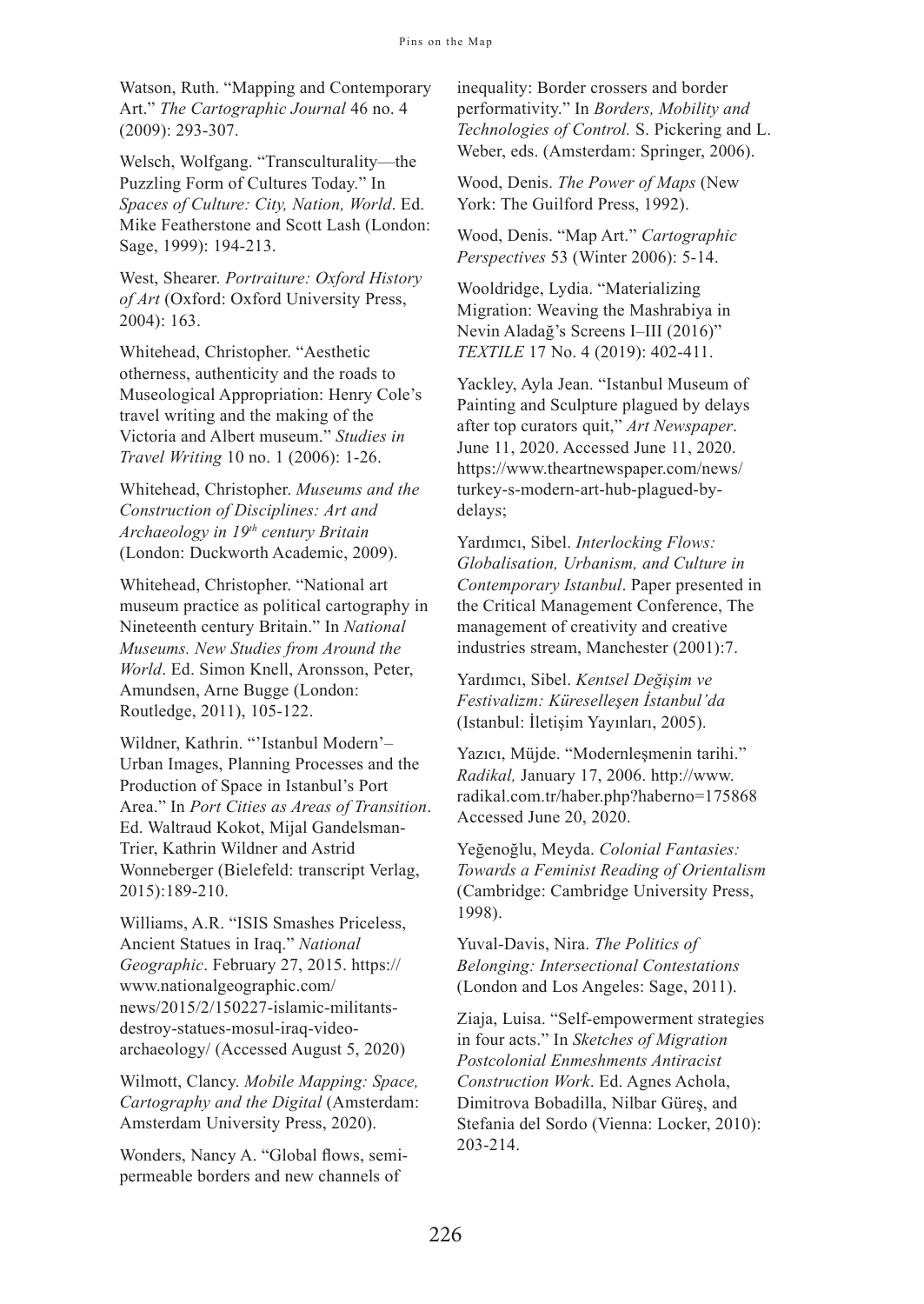Žižek, Slavoj. *The Fright of Real Tears: Krzysztof Kieślowski between Theory and Post- Theory* (London: British Film Institute, 2001).

Zukin, Sharon. *The Cultures of Cities* (Malden and Oxford: Blackwell Publishing, 1995).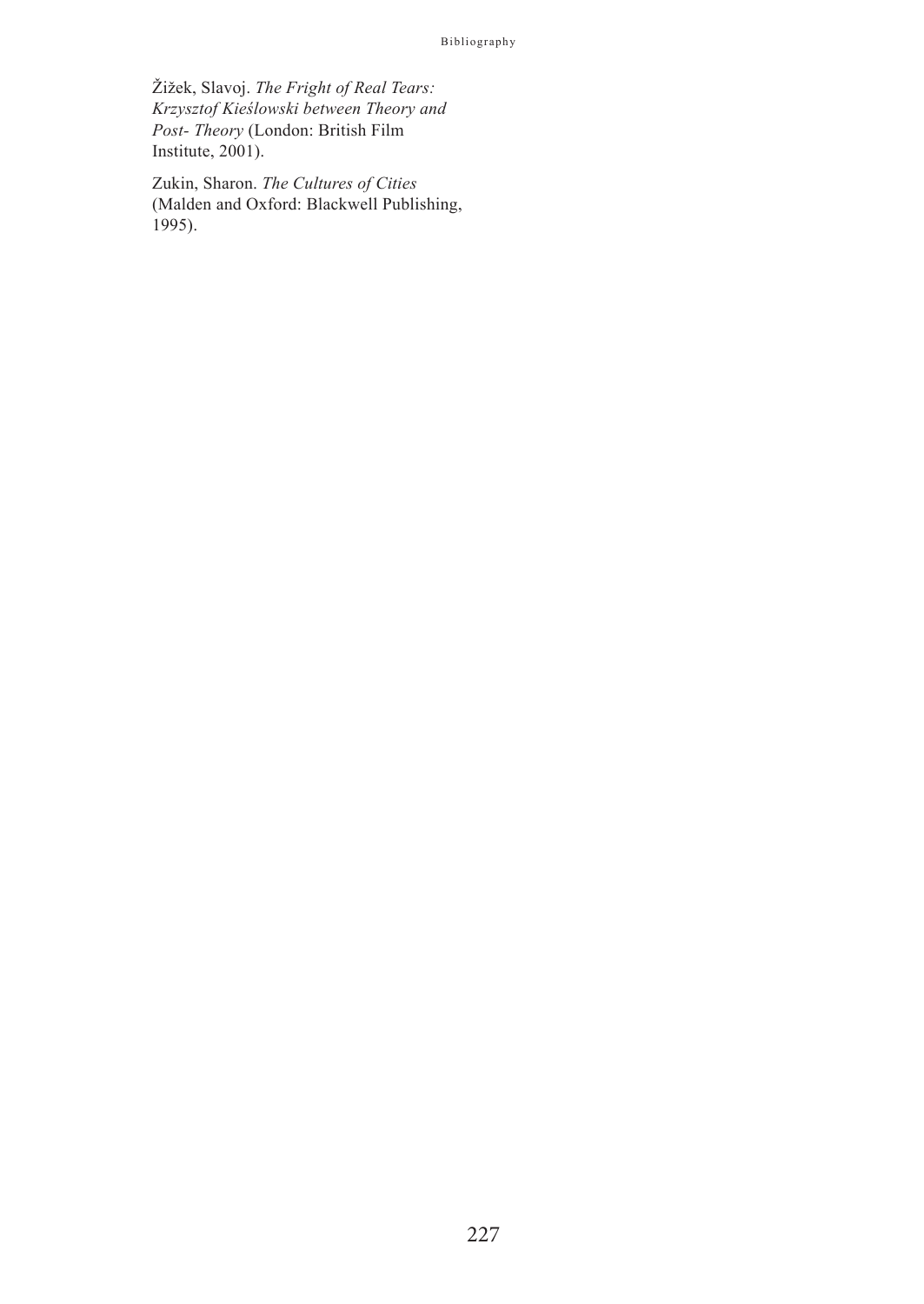# Pins on the Map: Urban Mappings in European-Turkish Contemporary Art

Summary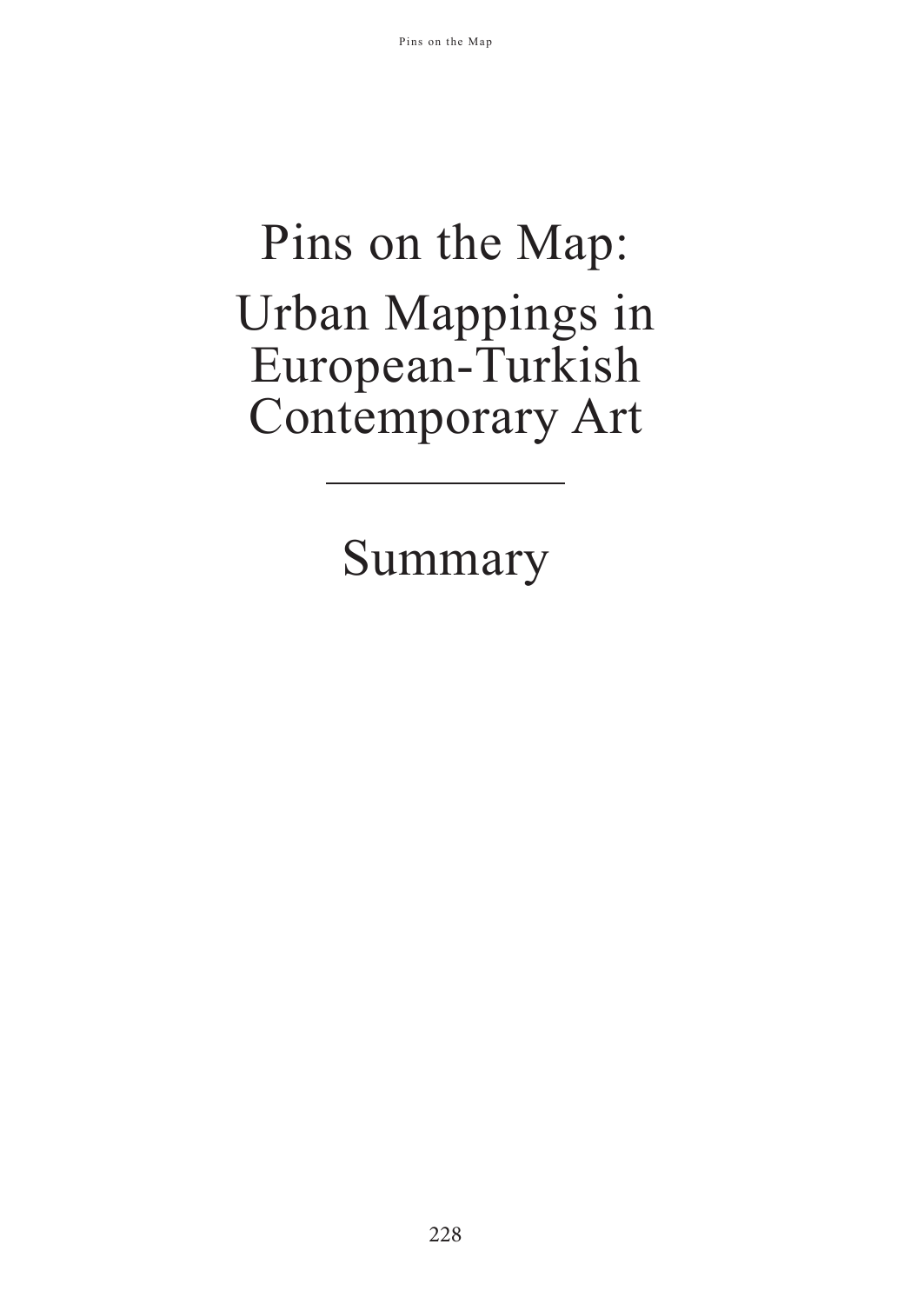In reflecting on how maps and mapping can serve as sources and inspiration for contemporary art, this dissertation examines a group of European-Turkish/Turkish-European artists from a range of aesthetic and cultural perspectives. It locates how these artists, who work in a variety of media, have engaged maps and other forms of cartographic practice. Sometimes consciously and sometimes not, these practitioners have approached mapping as a flexible and fertile realm for contemporary artistic practice, especially in urban settings. The artists, and the cities on which their work focuses, are Servet Koçyiğit (b. 1971, Kaman, Turkey), who works in and on Amsterdam; Nasan Tur (b. 1974, Offenbach, Germany) and Nevin Aladağ (b. 1972, Van, Turkey) whom I discuss together because both artists' works are set in Istanbul; and lastly Nilbar Güreş (b. 1977, Istanbul, Turkey), who works in and on Vienna. The reflections presented are shaped by these artists' multiple belongings, their creative mappings of the city, and their attempts to develop a new map that revolves around the hyphen in European-Turkishness/ Turkish-Europeanness.

Going beyond the passports of the artists in focus, the European-Turkishness/Turkish-Europeanness compound also aims to capture the agency of the hyphenated identities, which characterizes both their biographies and their art. As the hyphen joins two words into one, it turns the resulting word into a new entity, enabling a space of multiple possibilities. Working with this multifocal tool allows developing novel ways of thinking and writing about art's hyphenated, transnational, and many-centered contemporary histories.

The artworks discussed in this dissertation have been selected because they are particularly suitable for an empirical approach revolving around mapping. In turn, these works have guided the selection of the specific cities, allowing for a reflection on how the urban "matters" in attempts to reimagine Europe through the visual arts. This dissertation thus presents a particular constellation composed of art, cartography, and the city resulting in a novel map, defined through the European-Turkish/Turkish-European artistic output that charts the multiplicity of urban worlds. In interpreting

229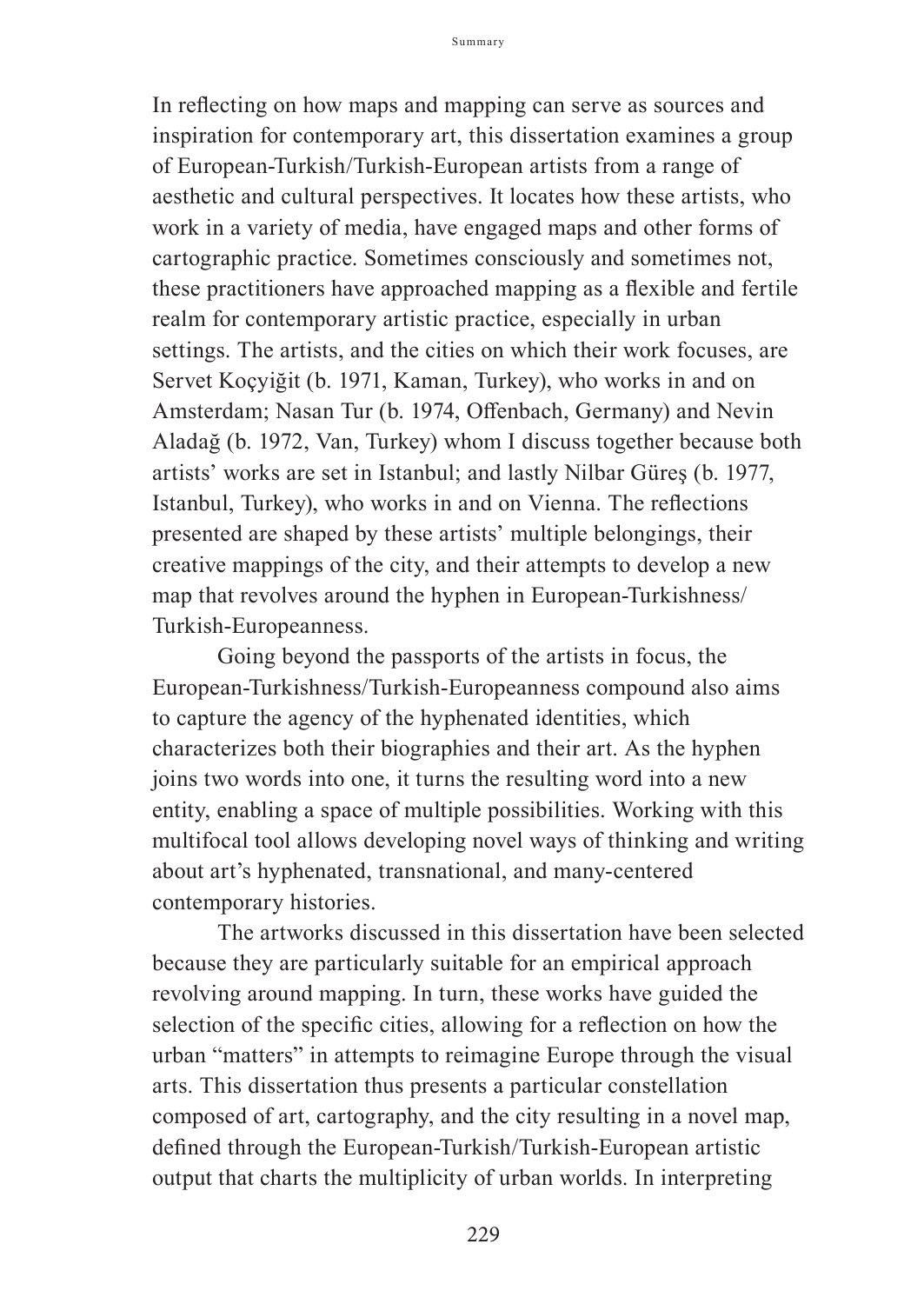their work from a perspective informed by and oriented toward cartography, the dissertation shows how they stretch the map's geocultural reach beyond the borders of Europe.

Alongside a consideration of these specific artists and their practice, this study also aims to offer a new interdisciplinary and transnational approach that reconceptualizes the relationship between the cultural spaces of contemporary art and urban spaces. Specifically, this approach focuses on how maps have been and can be used in artistic practice and the imaginative remaking of cities. By turning to works that have not previously been analyzed through the lens of artistic mappings, the dissertation aims to provide a new methodology for studying intersections between mapping and contemporary art that challenges our ideas about what a map is and can do, transforming art into maps and maps into art.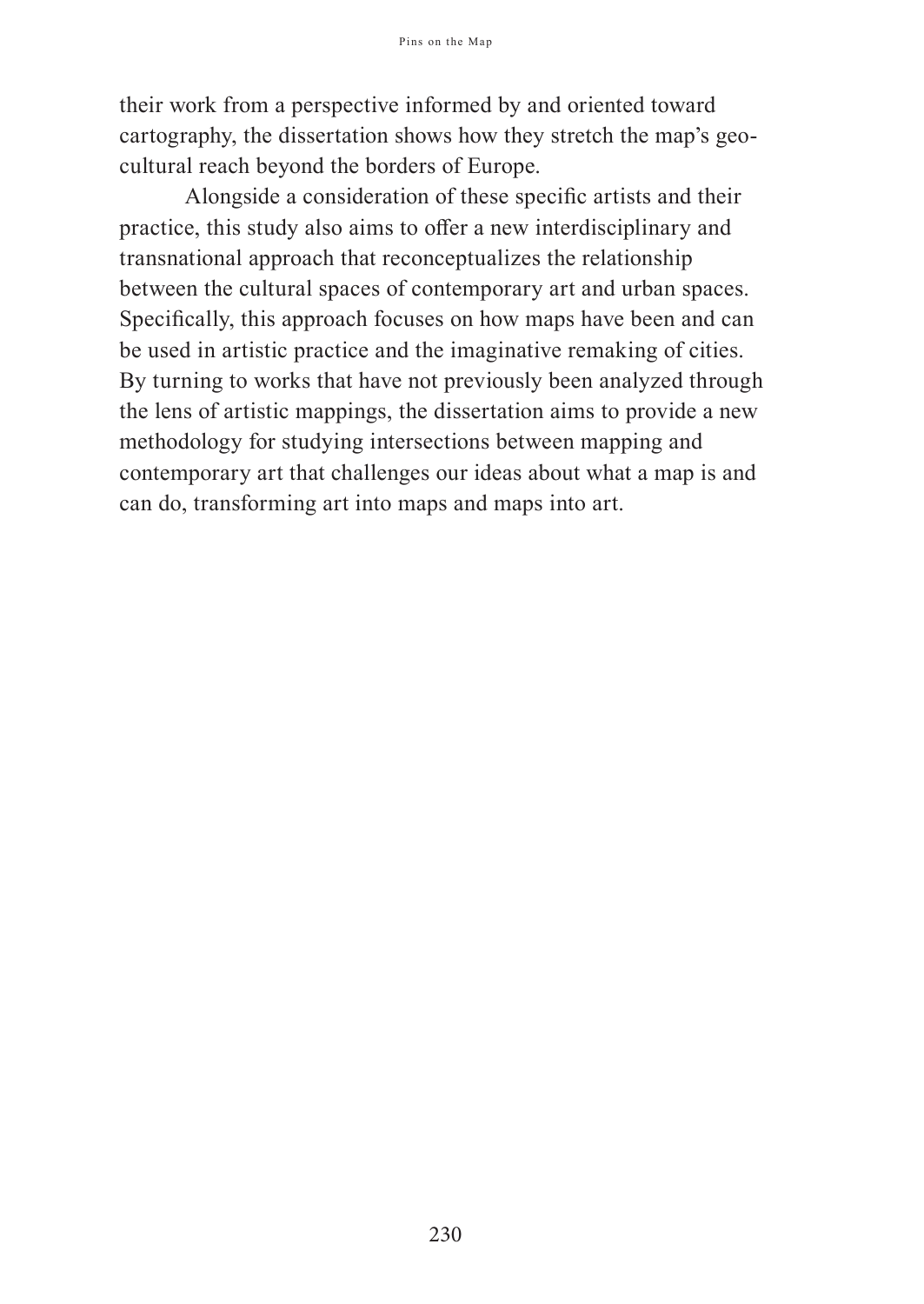# Spelden op de kaart: stedelijke cartografie in de Europees-Turkse hedendaagse kunst

Samenvatting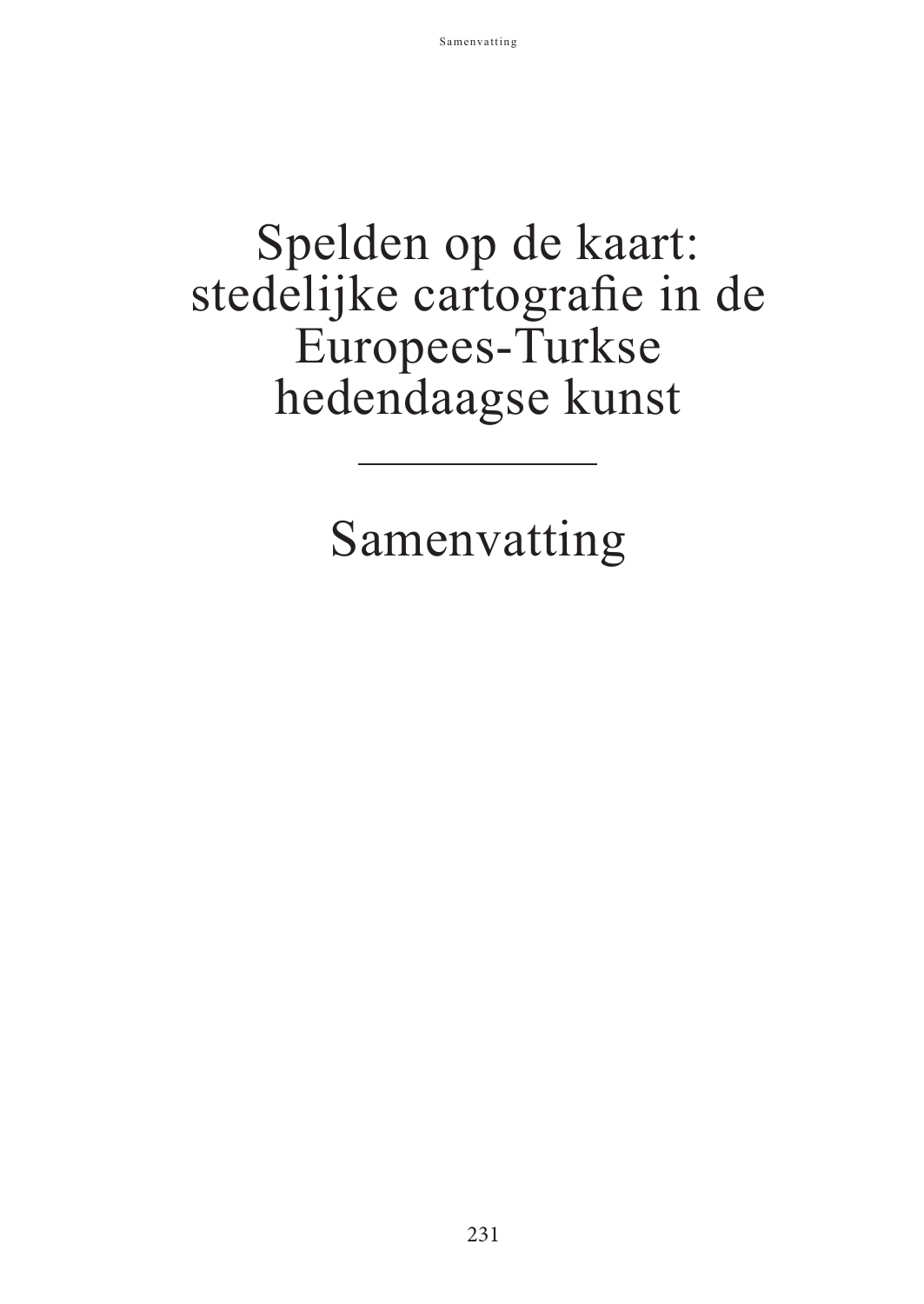In dit proefschrift wordt het werk van een groep Europees-Turkse / Turks-Europese kunstenaars vanuit verschillende esthetische en culturele perspectieven onderzocht door te reflecteren op hoe kaarten en cartografie dienen als bron en inspiratie voor hedendaagse kunst. Er wordt nagegaan hoe deze kunstenaars, gebruik makend van verschillende media, kaarten en andere vormen van cartografie verwerken. Soms bewust, soms onbewust, benaderen zij de cartografie als een flexibel en vruchtbaar domein voor de beoefening van de hedendaagse kunst, vooral in stedelijke omgevingen. De kunstenaars, en de steden waar hun werk zich op richt, zijn: Servet Koçyiğit (geboren in 1971, Kaman, Turkije) die werkt maakt over en in Amsterdam; Nasan Tur (geboren in 1974, Offenbach, Duitsland) en Nevin Aladağ (geboren in 1972, Van, Turkije), die beiden kunst maken over Istanbul; en ten slotte Nilbar Güreş (geboren in 1977, Istanbul, Turkije) die werk maakt over en in Wenen. De beschouwingen die volgen laten zien hoe het werk van deze kunstenaars is beïnvloed door hun meervoudige verbindingen, de creatieve wijze waarop zij de stad in kaart brengen, en hun pogingen om een nieuwe kaart te ontwikkelen die zich concentreert op het verbindingsteken ('-') in de samenstellingen 'Europees-Turks'/ 'Turks-Europees.'

Het verbindingsteken in de identiteiten 'Europees-Turks'/ 'Turks-Europees' gaat verder dan de paspoorten van de betreffende kunstenaars. Het laat ook de kracht van de gekoppelde identiteiten zien, die zowel hun biografieën als hun kunst kenmerkt. Het koppelteken voegt twee woorden samen tot één , het resultaat is een nieuwe entiteit die nieuwe mogelijkheden ontsluit. Het werken met dit multifocale instrument maakt het mogelijk nieuwe wijzen te ontwikkelen om de samengestelde, transnationale en veelzijdige hedendaagse geschiedenissen van de kunst te analyseren.

De kunstwerken die in dit proefschrift worden besproken, zijn geselecteerd omdat ze bijzonder geschikt zijn voor een analytische benadering die focust op kaarten, cartografie en hedendaagse kunst. Bovendien heeft de keuze voor deze werken geleid tot een focus op specifieke steden, waardoor het mogelijk wordt te reflecteren op de rol van stedelijke omgevingen in pogingen